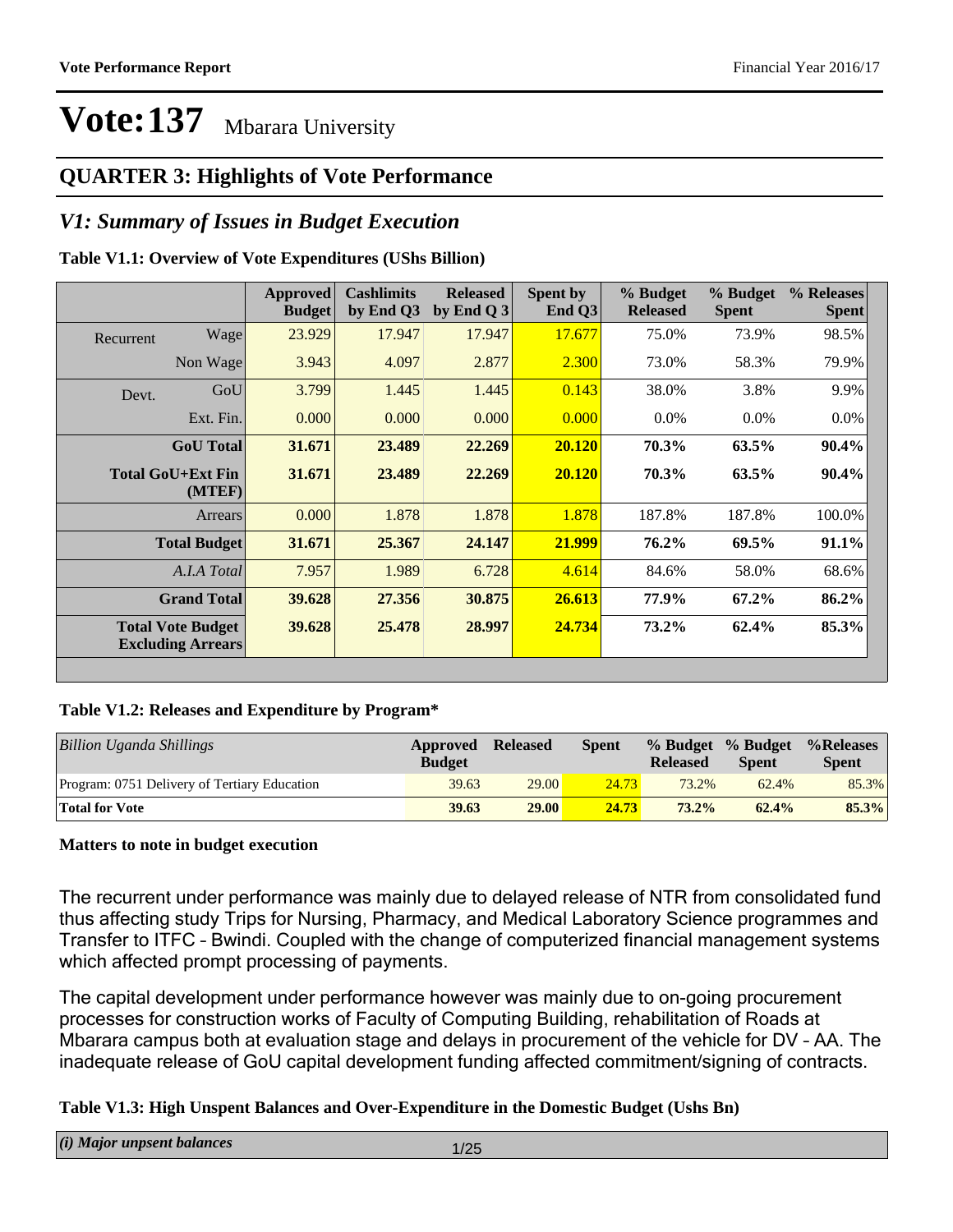### **QUARTER 3: Highlights of Vote Performance**

| Programs, Projects                          |                     |                                                                                                                                                                                                                                                                                                                                                         |
|---------------------------------------------|---------------------|---------------------------------------------------------------------------------------------------------------------------------------------------------------------------------------------------------------------------------------------------------------------------------------------------------------------------------------------------------|
| Program 0751 Delivery of Tertiary Education |                     |                                                                                                                                                                                                                                                                                                                                                         |
|                                             | <b>0.577 Bn Shs</b> | <b>SubProgram/Project :01 Headquarters</b>                                                                                                                                                                                                                                                                                                              |
|                                             |                     | Reason: The unspent balances were mainly due to the change of computerized financial management systems which                                                                                                                                                                                                                                           |
| <b>Items</b>                                |                     | affected prompt processing of payments. Coupled with on-going procurement processes for some supplies like textbooks.                                                                                                                                                                                                                                   |
| 290,150,725.513 UShs                        |                     | 212101 Social Security Contributions                                                                                                                                                                                                                                                                                                                    |
|                                             |                     | Reason: More bills are yet to be cleared due to a mis-charge error in committed code                                                                                                                                                                                                                                                                    |
| 43,492,750.000 UShs                         |                     | 221011 Printing, Stationery, Photocopying and Binding                                                                                                                                                                                                                                                                                                   |
|                                             |                     | Reason: More invoices are yet to be cleared due to change in computerised system                                                                                                                                                                                                                                                                        |
| 31,638,750.000 UShs                         |                     | 223001 Property Expenses                                                                                                                                                                                                                                                                                                                                |
|                                             |                     | Reason: More invoices are yet to be cleared due to change in computerised system                                                                                                                                                                                                                                                                        |
| 26,025,250.000 UShs                         |                     | 227002 Travel abroad                                                                                                                                                                                                                                                                                                                                    |
|                                             |                     | Reason: More bills are yet to be cleared due to change in computerised system                                                                                                                                                                                                                                                                           |
| 18,806,288.000 UShs                         |                     | 228002 Maintenance - Vehicles                                                                                                                                                                                                                                                                                                                           |
|                                             |                     | Reason: More invoices are yet to be cleared due to change in computerised system                                                                                                                                                                                                                                                                        |
|                                             | <b>1.302 Bn Shs</b> | <b>SubProgram/Project :0368 Development</b>                                                                                                                                                                                                                                                                                                             |
|                                             | contracts.          | Reason: The variation was mainly due to on-going procurement processes for construction works of Faculty of<br>Computing Building, rehabilitation of Roads at Mbarara campus both at evaluation stage and delays in procurement of the<br>vehicle for DV – AA. The inadequate release of GoU capital development funding affected commitment/signing of |
| <b>Items</b>                                |                     |                                                                                                                                                                                                                                                                                                                                                         |
| 761,875,508.000 UShs                        |                     | 312101 Non-Residential Buildings                                                                                                                                                                                                                                                                                                                        |
|                                             |                     | Reason: Delays in procurement processes for construction works of Faculty of Computing Building,                                                                                                                                                                                                                                                        |
| 300,000,000.000 UShs                        |                     | 312201 Transport Equipment                                                                                                                                                                                                                                                                                                                              |
|                                             |                     | Reason: Delays in procurement of the vehicle for DV - AA                                                                                                                                                                                                                                                                                                |
| 181,000,000.000 UShs                        |                     | 312103 Roads and Bridges.                                                                                                                                                                                                                                                                                                                               |
|                                             |                     | Reason: Delays in procurement processes for rehabilitation of Roads at Mbarara campus                                                                                                                                                                                                                                                                   |
| 66,164,000.000 UShs                         |                     | 312202 Machinery and Equipment                                                                                                                                                                                                                                                                                                                          |
|                                             |                     | Reason: On-going procurement process for ICT and Machinery and Equipment                                                                                                                                                                                                                                                                                |
|                                             |                     | (ii) Expenditures in excess of the original approved budget                                                                                                                                                                                                                                                                                             |

### *V2: Performance Highlights*

#### **Table V2.1: Key Vote Output Indicators and Expenditures\***

| Vote, Vote Function                                   | <b>Approved Budget and</b> | <b>Cumulative Expenditure</b> | <b>Status and Reasons for</b> |
|-------------------------------------------------------|----------------------------|-------------------------------|-------------------------------|
| <b>Key Output</b>                                     | <b>Planned outputs</b>     | and Performance               | any Variation from Plans      |
| <b>Programme: 0751 Delivery of Tertiary Education</b> |                            | 2/25                          |                               |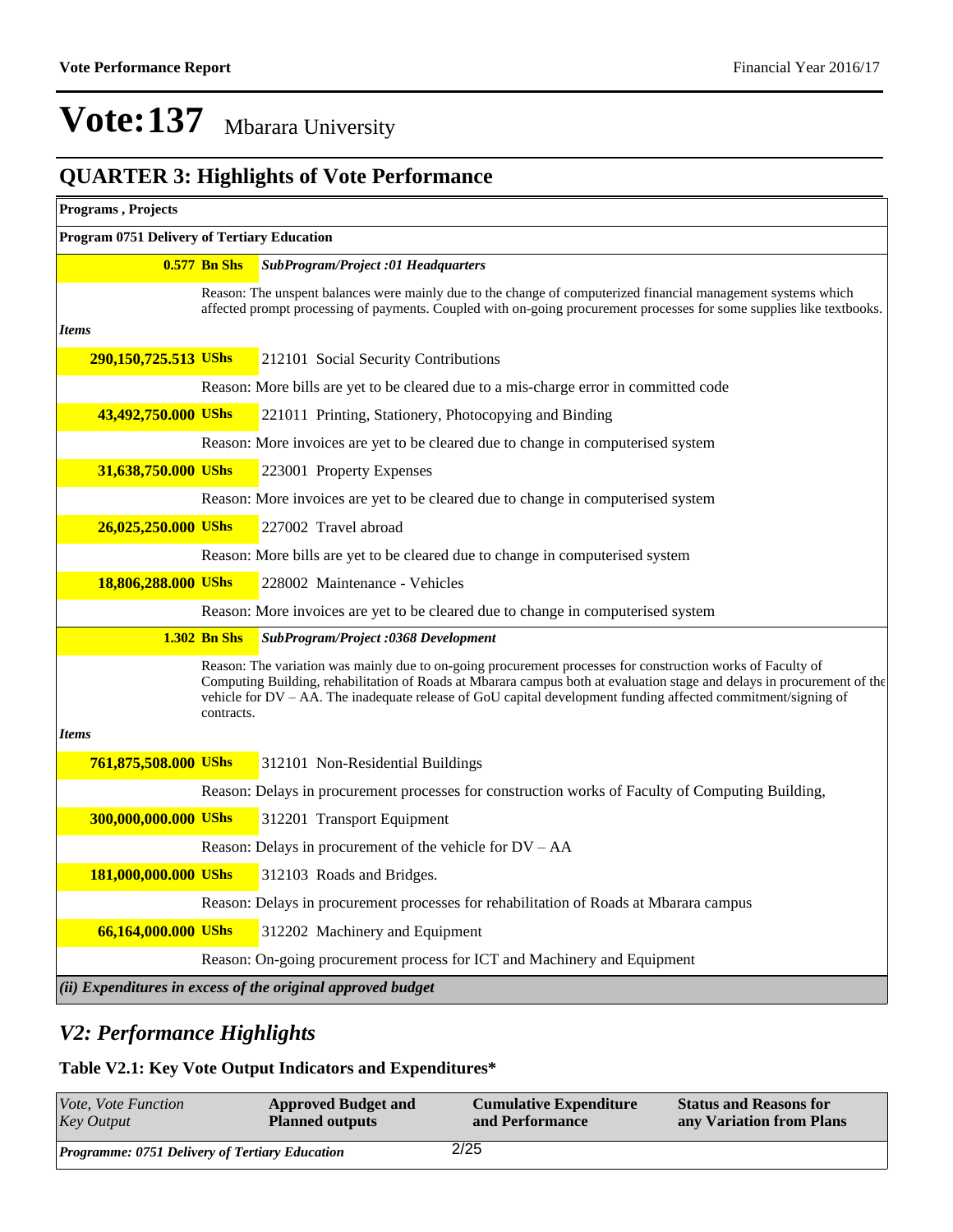### **QUARTER 3: Highlights of Vote Performance**

| Vote, Vote Function<br><b>Key Output</b>               | <b>Approved Budget and</b><br><b>Planned outputs</b>                                                                                                                                                                                                                                    | <b>Cumulative Expenditure</b><br>and Performance                                                                                                                                                                                                                                                                                                                                                                                                                                                                                                                                                                          | <b>Status and Reasons for</b><br>any Variation from Plans                                                                                                                                                                                                                      |
|--------------------------------------------------------|-----------------------------------------------------------------------------------------------------------------------------------------------------------------------------------------------------------------------------------------------------------------------------------------|---------------------------------------------------------------------------------------------------------------------------------------------------------------------------------------------------------------------------------------------------------------------------------------------------------------------------------------------------------------------------------------------------------------------------------------------------------------------------------------------------------------------------------------------------------------------------------------------------------------------------|--------------------------------------------------------------------------------------------------------------------------------------------------------------------------------------------------------------------------------------------------------------------------------|
| <b>Output: 075101 Teaching and Training</b>            |                                                                                                                                                                                                                                                                                         |                                                                                                                                                                                                                                                                                                                                                                                                                                                                                                                                                                                                                           |                                                                                                                                                                                                                                                                                |
| Description of Performance:                            | 1,297 new students enroled and<br>registered. 30 weeks of lectures &<br>practicals and 4 weeks of<br>examinations conducted. Procure<br>teaching materials (Computers<br>supplies, Chemicals, Apparatus,<br>and Text books) for 3,553<br>students. 1 Study Trip for each of<br>the foll | Enrolled and registered 1,206 new<br>students (182 Government & $1,024$<br>private). Conducted 24 weeks of<br>lectures & practicals and 2 weeks<br>materials (Computer supplies,<br>Chemicals, Apparatus, and Text<br>books) for 3,647 students. Held 6<br><b>Quality Assurance and Curriculum</b><br>Review meetings/workshops. Paid<br>Faculty Allowance for 607 GoU<br>science based students. Conducted<br>1 study Trip for each of the<br>following programmes: Business<br>Administration, Accounting &<br>Finance. tings/workshops.<br>Conducted Graduation for 1,188<br>students. Paid salaries for 328<br>staff. | Policy shift in financial management<br>systems affected implementation of<br>study Trips for the following<br>programmes: Nursing, Pharmacy,<br>of examinations. Procured teaching and Medical Laboratory Science<br>were not conducted. Text Books<br>were not yet procured. |
| Performance Indicators:                                |                                                                                                                                                                                                                                                                                         |                                                                                                                                                                                                                                                                                                                                                                                                                                                                                                                                                                                                                           |                                                                                                                                                                                                                                                                                |
| No. of students graduating 973                         |                                                                                                                                                                                                                                                                                         | 1188                                                                                                                                                                                                                                                                                                                                                                                                                                                                                                                                                                                                                      |                                                                                                                                                                                                                                                                                |
| Pass rates (all courses) 96.5                          |                                                                                                                                                                                                                                                                                         | 96.5                                                                                                                                                                                                                                                                                                                                                                                                                                                                                                                                                                                                                      |                                                                                                                                                                                                                                                                                |
| Students enrolment 3553                                |                                                                                                                                                                                                                                                                                         | 3647                                                                                                                                                                                                                                                                                                                                                                                                                                                                                                                                                                                                                      |                                                                                                                                                                                                                                                                                |
| Output Cost: UShs Bn:                                  |                                                                                                                                                                                                                                                                                         | 17.962 UShs Bn:                                                                                                                                                                                                                                                                                                                                                                                                                                                                                                                                                                                                           | 71.7%<br>12.881 % Budget Spent:                                                                                                                                                                                                                                                |
| Output: 075103 Outreach                                |                                                                                                                                                                                                                                                                                         |                                                                                                                                                                                                                                                                                                                                                                                                                                                                                                                                                                                                                           |                                                                                                                                                                                                                                                                                |
| Description of Performance:<br>Performance Indicators: | 8 weeks of Leadership and<br>Community placement for 75<br>Medical students, 43 Nursing, 44<br>Pharmacy & 66 Medical Lab.<br>Science, 17 Pharmaceutical<br>Science students; 8 weeks of<br>School Practice for 263 Science<br>Education Students, 8 weeks of<br>Industrial Training for | Conducted community twinning<br>programme for 135 students in 9<br>villages. Conducted home visits for pharmacy and pharmaceutical<br>Nursing and survey for Industrial<br><b>Training for Management Sciences</b><br>students. Conducted survey for<br>Leadership & Community<br>placement, School practice and<br>Industrial Training. Conducted<br>Industrial Training for 55<br>Pharmacy & Pharmaceutical<br>Sciences students.                                                                                                                                                                                       | The university was required to<br>conduct industrial training for 17<br>science students during the quarter.                                                                                                                                                                   |
|                                                        |                                                                                                                                                                                                                                                                                         |                                                                                                                                                                                                                                                                                                                                                                                                                                                                                                                                                                                                                           |                                                                                                                                                                                                                                                                                |
| Output Cost: UShs Bn:                                  |                                                                                                                                                                                                                                                                                         | 0.111 UShs Bn:                                                                                                                                                                                                                                                                                                                                                                                                                                                                                                                                                                                                            | 0.000 % Budget Spent:<br>$0.0\%$                                                                                                                                                                                                                                               |
| Output: 075104 Students' Welfare                       |                                                                                                                                                                                                                                                                                         |                                                                                                                                                                                                                                                                                                                                                                                                                                                                                                                                                                                                                           |                                                                                                                                                                                                                                                                                |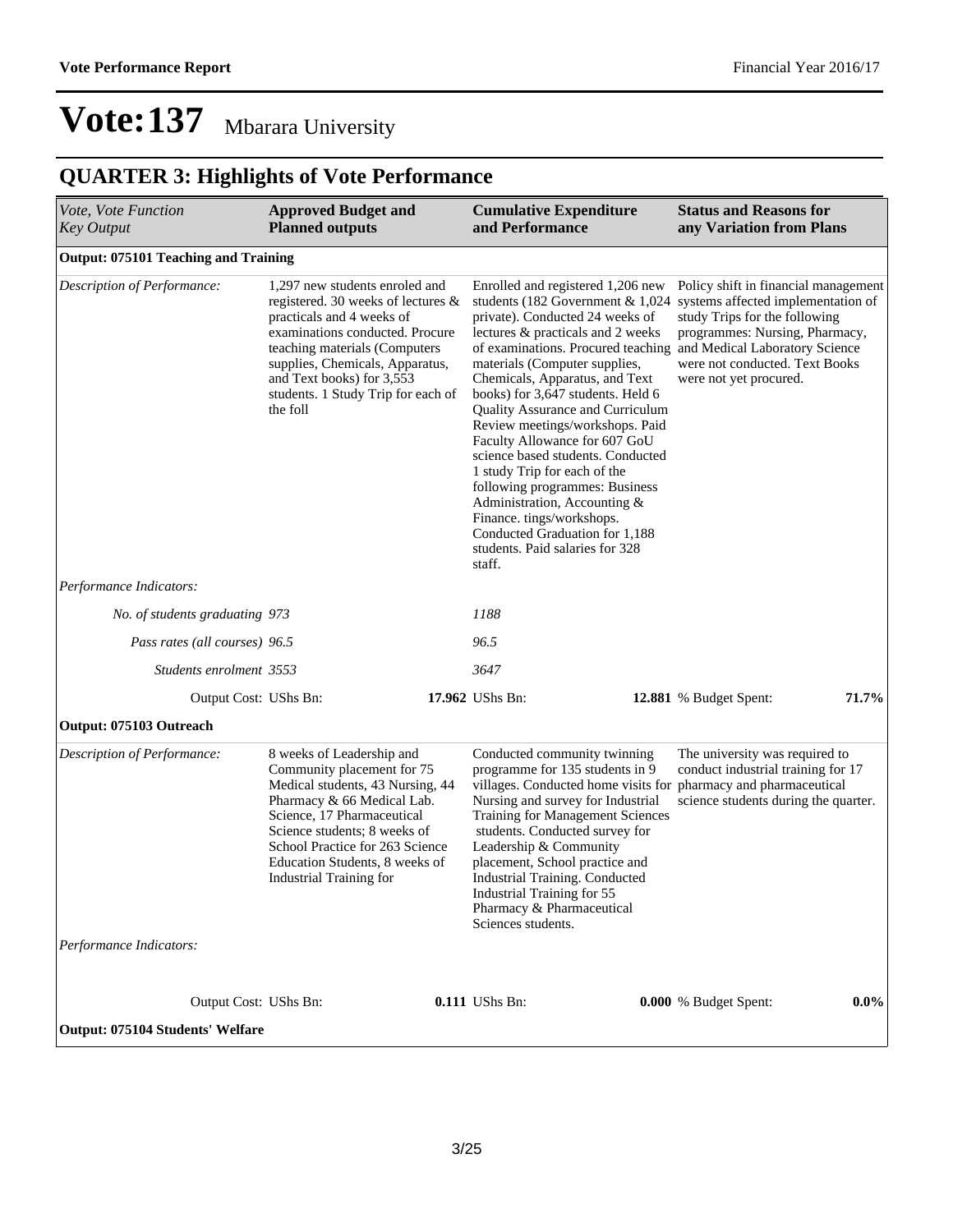#### **QUARTER 3: Highlights of Vote Performance**

| Vote, Vote Function<br><b>Key Output</b> | <b>Approved Budget and</b><br><b>Cumulative Expenditure</b><br>and Performance<br><b>Planned outputs</b>                                                                                                             |  |                                                                                                                                                                                                                                                      |                                                                                                                                                                                    | <b>Status and Reasons for</b><br>any Variation from Plans |       |
|------------------------------------------|----------------------------------------------------------------------------------------------------------------------------------------------------------------------------------------------------------------------|--|------------------------------------------------------------------------------------------------------------------------------------------------------------------------------------------------------------------------------------------------------|------------------------------------------------------------------------------------------------------------------------------------------------------------------------------------|-----------------------------------------------------------|-------|
| Description of Performance:              | 358 (112 GoU & 246 private)<br>students fed and accommodated<br>and Living out allowance for 552<br>GoU students paid. Provide health<br>care and recreation (sports and<br>games) facilities for 3,553<br>students. |  | Fed and accommodated 346 (237)<br>GoU $& 100$ private) students and<br>paid living out allowance for 635<br>and recreation (sports and games)<br>facilities for 3,647 students. Offer<br>HIV/AIDs skills training and<br>sensitisation for students. | Over performance was due to a<br>policy shift to pay increased Living<br>out allowance to all GoU students<br>GoU students. Provided health care and diversification from feeding. |                                                           |       |
| Performance Indicators:                  |                                                                                                                                                                                                                      |  |                                                                                                                                                                                                                                                      |                                                                                                                                                                                    |                                                           |       |
| No. of students accomodated 664          |                                                                                                                                                                                                                      |  | 635                                                                                                                                                                                                                                                  |                                                                                                                                                                                    |                                                           |       |
| Output Cost: UShs Bn:                    |                                                                                                                                                                                                                      |  | $0.357$ UShs Bn:                                                                                                                                                                                                                                     |                                                                                                                                                                                    | <b>0.339</b> % Budget Spent:                              | 94.9% |
| <b>Program Cost:</b>                     | $UShs Bn$ :                                                                                                                                                                                                          |  | 31.671 <i>UShs Bn</i> :                                                                                                                                                                                                                              |                                                                                                                                                                                    | 13.220 $%$ Budget Spent:                                  | 41.7% |
| <b>Total Cost for Vote:</b>              | UShs Bn:                                                                                                                                                                                                             |  | 31.671 UShs Bn:                                                                                                                                                                                                                                      |                                                                                                                                                                                    | 13.220 % Budget Spent:                                    | 41.7% |

#### **Performance highlights for the Quarter**

Despite the highlighted challenges, MUST was able to deliver Tertiary Education for enrolled 3,647 students and to cope with the policy shift in computerised financial management system challenges in the mid of the financial year. The implementation of planned capital development projects was greatly affected by delays in procurement processes for works and supplies of Vehicle, machinery and inadequate release of GoU funding

#### *V3: Details of Releases and Expenditure*

#### **Table V3.1: GoU Releases and Expenditure by Output\***

| <b>Billion Uganda Shillings</b>                                           | Approved<br><b>Budget</b> | <b>Released</b> | <b>Spent</b> | $%$ GoU<br><b>Budget</b><br><b>Released</b> | $%$ GoU<br><b>Budget</b><br><b>Spent</b> | $%$ GoU<br><b>Releases</b><br><b>Spent</b> |
|---------------------------------------------------------------------------|---------------------------|-----------------|--------------|---------------------------------------------|------------------------------------------|--------------------------------------------|
| Program 0751 Delivery of Tertiary Education                               | 31.67                     | 24.15           | <b>22.00</b> | $76.2\%$                                    | 69.5%                                    | 91.1%                                      |
| <b>Class: Outputs Provided</b>                                            | 27.78                     | 20.76           | <b>19.92</b> | 74.7%                                       | 71.7%                                    | $96.0\%$                                   |
| 075101 Teaching and Training                                              | 17.96                     | 13.43           | 12.88        | 74.8%                                       | 71.7%                                    | 95.9%                                      |
| 075102 Research, Consultancy and Publications                             | 0.07                      | 0.05            | 0.03         | 75.0%                                       | 48.1%                                    | 64.2%                                      |
| 075103 Outreach                                                           | 0.11                      | 0.01            | 0.00         | 8.6%                                        | 0.0%                                     | $0.0\%$                                    |
| 075104 Students' Welfare                                                  | 0.36                      | 0.32            | 0.34         | 89.2%                                       | 94.9%                                    | 106.4%                                     |
| 075105 Administration and Support Services                                | 9.29                      | 6.95            | 6.67         | 74.8%                                       | 71.8%                                    | 96.1%                                      |
| <b>Class: Outputs Funded</b>                                              | 0.09                      | 0.07            | 0.05         | 75.0%                                       | 58.3%                                    | 77.8%                                      |
| 075151 Guild Services                                                     | 0.06                      | 0.05            | 0.03         | 75.0%                                       | 50.0%                                    | 66.7%                                      |
| 075152 Subsciptions to Research and International<br><b>Organisations</b> | 0.03                      | 0.02            | 0.02         | 75.0%                                       | 75.0%                                    | 100.0%                                     |
| <b>Class: Capital Purchases</b>                                           | 3.80                      | 1.45            | 0.14         | 38.0%                                       | 3.8%                                     | 9.9%                                       |
| 075172 Government Buildings and Administrative<br>Infrastructure          | 2.77                      | 0.78            | 0.02         | 28.2%                                       | 0.7%                                     | 2.4%                                       |
| 075173 Roads, Streets and Highways                                        | 0.38                      | 0.19            | 0.01         | 50.0%                                       | 2.0%                                     | 4.0%                                       |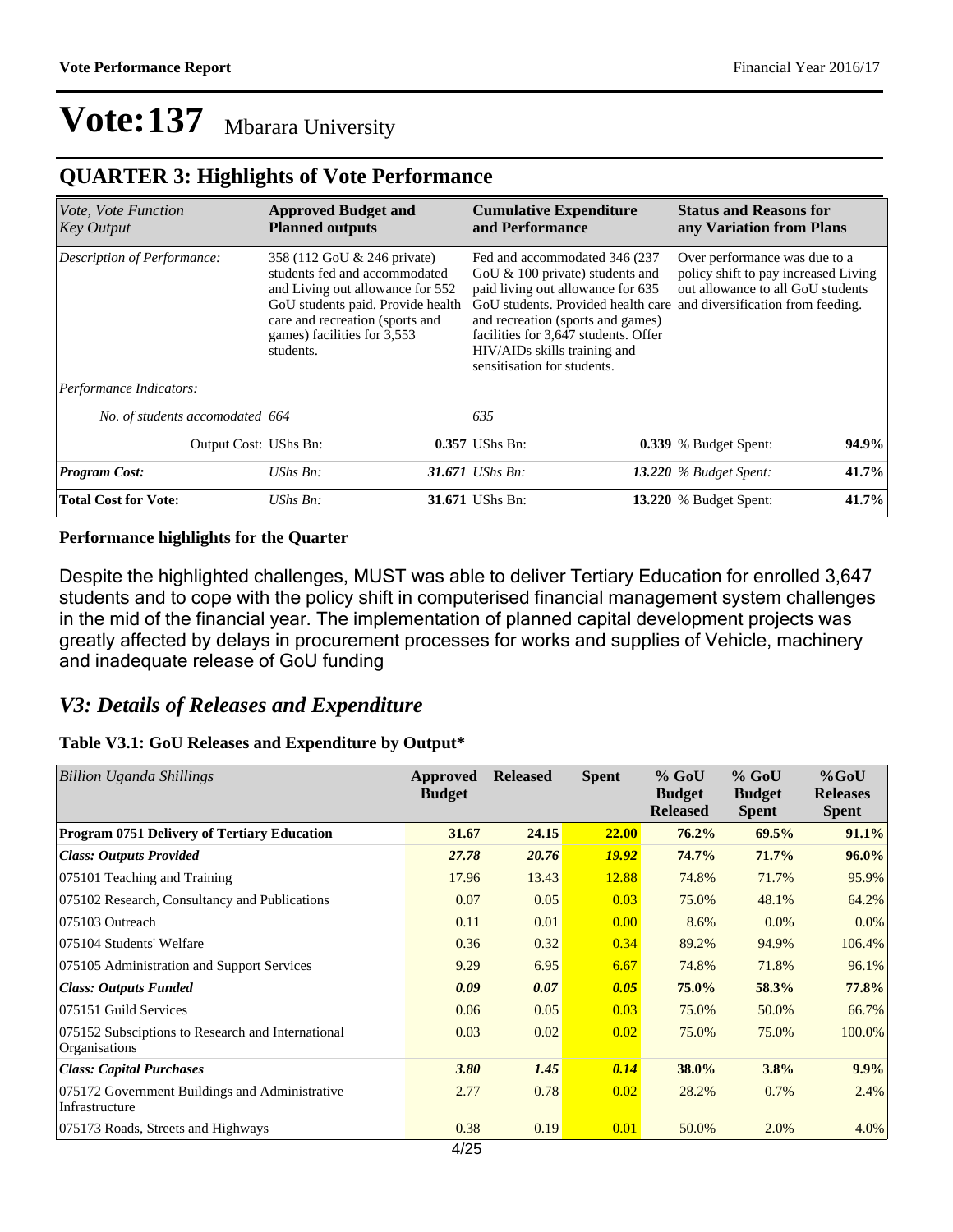### **QUARTER 3: Highlights of Vote Performance**

| <b>Billion Uganda Shillings</b>                                     | Approved<br><b>Budget</b> | <b>Released</b> | <b>Spent</b> | $%$ GoU<br><b>Budget</b><br><b>Released</b> | $%$ GoU<br><b>Budget</b><br><b>Spent</b> | $%$ GoU<br><b>Releases</b><br><b>Spent</b> |
|---------------------------------------------------------------------|---------------------------|-----------------|--------------|---------------------------------------------|------------------------------------------|--------------------------------------------|
| 075175 Purchase of Motor Vehicles and Other Transport<br>Equipment  | 0.30                      | 0.30            | 0.00         | 100.0%                                      | $0.0\%$                                  | $0.0\%$                                    |
| 075176 Purchase of Office and ICT Equipment, including<br>Software  | 0.10                      | 0.05            | 0.01         | 50.0%                                       | 14.0%                                    | 27.9%                                      |
| 075177 Purchase of Specialised Machinery & Equipment                | 0.20                      | 0.10            | 0.07         | 50.0%                                       | 35.1%                                    | 70.2%                                      |
| 075178 Purchase of Office and Residential Furniture and<br>Fittings | 0.05                      | 0.03            | 0.03         | 50.0%                                       | 64.8%                                    | 129.6%                                     |
| Class: Arrears                                                      | 0.00                      | 1.88            | 1.88         | 187.8%                                      | 187.8%                                   | $100.0\%$                                  |
| $ 075199$ Arrears                                                   | 0.00                      | 1.88            | 1.88         | 187.8%                                      | 187.8%                                   | 100.0%                                     |
| <b>Total for Vote</b>                                               | 31.67                     | 24.15           | <b>22.00</b> | $76.2\%$                                    | 69.5%                                    | 91.1%                                      |

#### **Table V3.2: 2016/17 GoU Expenditure by Item**

| <b>Billion Uganda Shillings</b>                           | <b>Approved</b><br><b>Budget</b> | <b>Released</b> | <b>Spent</b> | % GoU<br><b>Budget</b><br><b>Released</b> | $%$ GoU<br><b>Budget</b><br><b>Spent</b> | %GoU<br><b>Releases</b><br><b>Spent</b> |
|-----------------------------------------------------------|----------------------------------|-----------------|--------------|-------------------------------------------|------------------------------------------|-----------------------------------------|
| <b>Class: Outputs Provided</b>                            | 27.78                            | 20.76           | <b>19.92</b> | 74.7%                                     | 71.7%                                    | 96.0%                                   |
| 211101 General Staff Salaries                             | 21.33                            | 16.00           | 15.77        | 75.0%                                     | 73.9%                                    | 98.5%                                   |
| 211102 Contract Staff Salaries (Incl. Casuals, Temporary) | 2.59                             | 1.95            | 1.91         | 75.0%                                     | 73.6%                                    | 98.1%                                   |
| 211103 Allowances                                         | 0.08                             | 0.06            | 0.06         | 75.0%                                     | 71.6%                                    | 95.5%                                   |
| 212101 Social Security Contributions                      | 1.85                             | 1.38            | 1.09         | 75.0%                                     | 59.3%                                    | 79.0%                                   |
| 212102 Pension for General Civil Service                  | 0.00                             | 0.00            | 0.00         | 75.0%                                     | 0.0%                                     | 0.0%                                    |
| 213001 Medical expenses (To employees)                    | 0.01                             | 0.01            | 0.00         | 75.0%                                     | 5.5%                                     | 7.4%                                    |
| 213002 Incapacity, death benefits and funeral expenses    | 0.01                             | 0.01            | 0.00         | 75.0%                                     | 31.3%                                    | 41.7%                                   |
| 213003 Retrenchment costs                                 | 0.01                             | 0.00            | 0.00         | 75.0%                                     | 21.5%                                    | 28.6%                                   |
| 213004 Gratuity Expenses                                  | 0.00                             | 0.00            | 0.00         | 75.0%                                     | 0.0%                                     | 0.0%                                    |
| 221001 Advertising and Public Relations                   | 0.02                             | 0.01            | 0.00         | 68.4%                                     | 32.5%                                    | 47.5%                                   |
| 221002 Workshops and Seminars                             | 0.03                             | 0.02            | 0.01         | 71.6%                                     | 36.2%                                    | 50.5%                                   |
| 221003 Staff Training                                     | 0.04                             | 0.03            | 0.01         | 70.1%                                     | 28.9%                                    | 41.2%                                   |
| 221004 Recruitment Expenses                               | 0.01                             | 0.01            | 0.00         | 75.0%                                     | 7.9%                                     | 10.5%                                   |
| 221005 Hire of Venue (chairs, projector, etc)             | 0.00                             | 0.00            | 0.00         | 75.0%                                     | 0.0%                                     | 0.0%                                    |
| 221006 Commissions and related charges                    | 0.08                             | 0.06            | 0.07         | 75.0%                                     | 78.4%                                    | 104.5%                                  |
| 221007 Books, Periodicals & Newspapers                    | 0.05                             | 0.03            | 0.02         | 59.7%                                     | 32.0%                                    | 53.6%                                   |
| 221008 Computer supplies and Information Technology (IT)  | 0.04                             | 0.02            | 0.01         | 59.6%                                     | 24.9%                                    | 41.8%                                   |
| 221009 Welfare and Entertainment                          | 0.07                             | 0.04            | 0.03         | 60.5%                                     | 38.4%                                    | 63.4%                                   |
| 221010 Special Meals and Drinks                           | 0.17                             | 0.11            | 0.10         | 62.9%                                     | 62.7%                                    | 99.7%                                   |
| 221011 Printing, Stationery, Photocopying and Binding     | 0.10                             | 0.07            | 0.02         | 68.0%                                     | 22.6%                                    | 33.3%                                   |
| 221012 Small Office Equipment                             | 0.01                             | 0.00            | 0.00         | 75.0%                                     | 31.2%                                    | 41.7%                                   |
| 221014 Bank Charges and other Bank related costs          | 0.01                             | 0.00            | 0.00         | 50.0%                                     | 24.0%                                    | 47.9%                                   |
| 222001 Telecommunications                                 | 0.04                             | 0.02            | 0.02         | 51.8%                                     | 39.9%                                    | 77.1%                                   |
| 222002 Postage and Courier                                | 0.00                             | 0.00            | 0.00         | 75.0%                                     | 30.2%                                    | 40.3%                                   |
| 222003 Information and communications technology (ICT)    | 0.04                             | 0.02            | 0.02         | 65.3%                                     | 43.3%                                    | 66.3%                                   |
| 223001 Property Expenses                                  | 923                              | 0.09            | 0.06         | 70.9%                                     | 45.2%                                    | 63.7%                                   |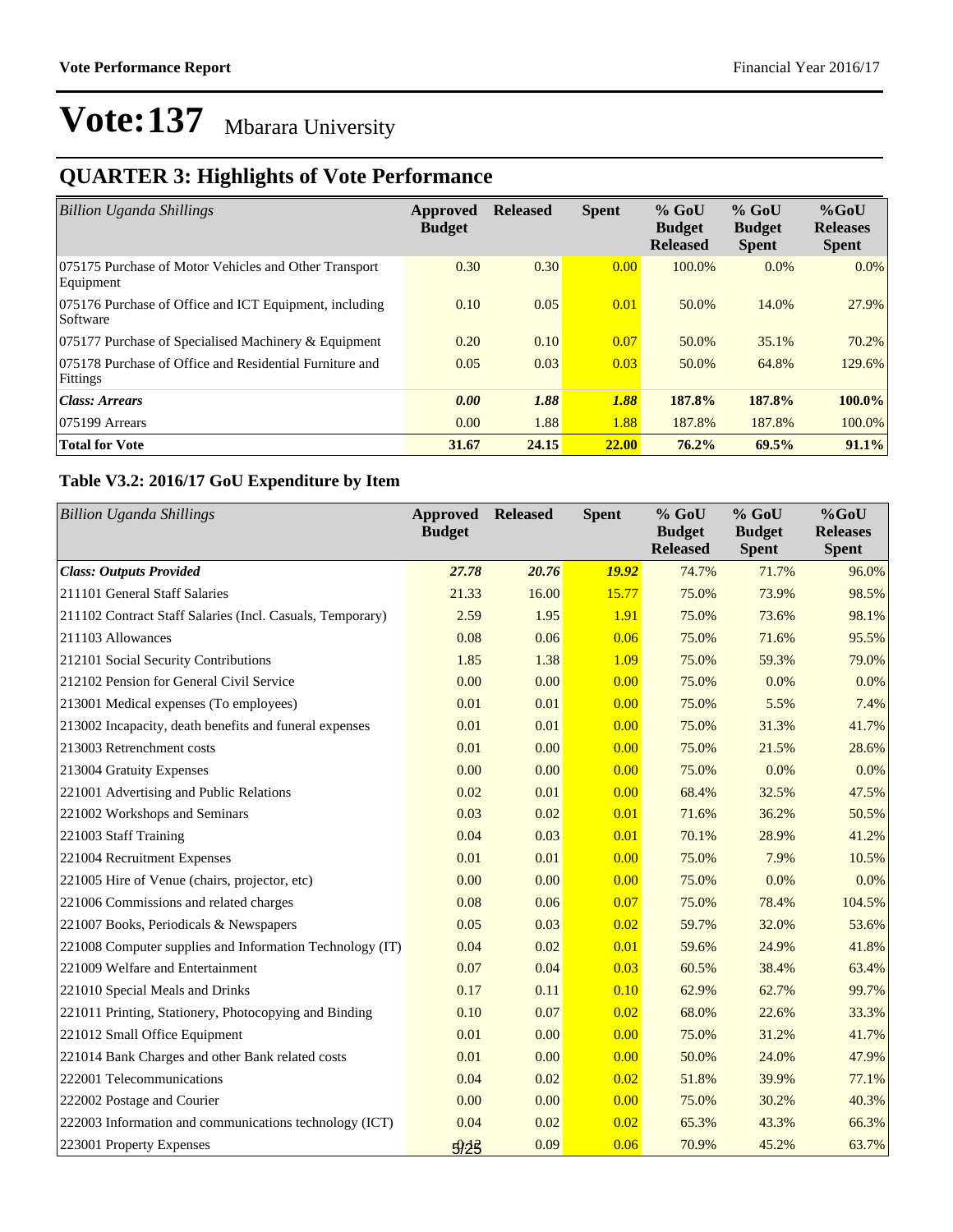### **QUARTER 3: Highlights of Vote Performance**

| 223002 Rates                                                     | 0.00  | 0.00  | 0.00  | 75.0%  | 0.0%   | $0.0\%$ |
|------------------------------------------------------------------|-------|-------|-------|--------|--------|---------|
| 223003 Rent - (Produced Assets) to private entities              | 0.03  | 0.02  | 0.02  | 60.6%  | 80.8%  | 133.3%  |
| 223004 Guard and Security services                               | 0.02  | 0.01  | 0.01  | 75.0%  | 49.0%  | 65.3%   |
| 223005 Electricity                                               | 0.08  | 0.06  | 0.08  | 75.0%  | 106.1% | 141.5%  |
| 223006 Water                                                     | 0.05  | 0.04  | 0.07  | 75.0%  | 131.2% | 175.0%  |
| 223007 Other Utilities- (fuel, gas, firewood, charcoal)          | 0.01  | 0.00  | 0.00  | 75.0%  | 0.0%   | 0.0%    |
| 224001 Medical and Agricultural supplies                         | 0.10  | 0.07  | 0.06  | 71.0%  | 55.1%  | 77.6%   |
| 224004 Cleaning and Sanitation                                   | 0.02  | 0.02  | 0.01  | 75.0%  | 39.2%  | 52.3%   |
| 224005 Uniforms, Beddings and Protective Gear                    | 0.00  | 0.00  | 0.00  | 75.0%  | 0.0%   | 0.0%    |
| 226001 Insurances                                                | 0.02  | 0.02  | 0.00  | 75.0%  | 12.8%  | 17.1%   |
| 227001 Travel inland                                             | 0.11  | 0.04  | 0.04  | 41.9%  | 38.1%  | 90.9%   |
| 227002 Travel abroad                                             | 0.09  | 0.06  | 0.04  | 70.4%  | 40.7%  | 57.8%   |
| 227004 Fuel, Lubricants and Oils                                 | 0.09  | 0.06  | 0.05  | 69.8%  | 50.4%  | 72.3%   |
| 228001 Maintenance - Civil                                       | 0.00  | 0.00  | 0.01  | 75.0%  | 251.9% | 335.9%  |
| 228002 Maintenance - Vehicles                                    | 0.07  | 0.05  | 0.03  | 70.7%  | 44.0%  | 62.2%   |
| 228003 Maintenance - Machinery, Equipment & Furniture            | 0.02  | 0.01  | 0.01  | 69.2%  | 37.4%  | 54.0%   |
| 282101 Donations                                                 | 0.00  | 0.00  | 0.00  | 75.0%  | 0.0%   | 0.0%    |
| 282103 Scholarships and related costs                            | 0.37  | 0.33  | 0.31  | 88.8%  | 83.9%  | 94.4%   |
| <b>Class: Outputs Funded</b>                                     | 0.09  | 0.07  | 0.05  | 75.0%  | 58.3%  | 77.8%   |
| 262101 Contributions to International Organisations<br>(Current) | 0.03  | 0.02  | 0.02  | 75.0%  | 75.0%  | 100.0%  |
| 264101 Contributions to Autonomous Institutions                  | 0.06  | 0.05  | 0.03  | 75.0%  | 50.0%  | 66.7%   |
| <b>Class: Capital Purchases</b>                                  | 3.80  | 1.45  | 0.14  | 38.0%  | 3.8%   | 9.9%    |
| 312101 Non-Residential Buildings                                 | 2.77  | 0.78  | 0.02  | 28.2%  | 0.7%   | 2.4%    |
| 312103 Roads and Bridges.                                        | 0.38  | 0.19  | 0.01  | 50.0%  | 2.0%   | 4.0%    |
| 312201 Transport Equipment                                       | 0.30  | 0.30  | 0.00  | 100.0% | 0.0%   | 0.0%    |
| 312202 Machinery and Equipment                                   | 0.30  | 0.15  | 0.08  | 50.0%  | 28.1%  | 56.2%   |
| 312203 Furniture & Fixtures                                      | 0.05  | 0.03  | 0.03  | 50.0%  | 64.8%  | 129.6%  |
| <b>Class: Arrears</b>                                            | 0.00  | 1.88  | 1.88  | 187.8% | 187.8% | 100.0%  |
| 321605 Domestic arrears (Budgeting)                              | 0.00  | 1.88  | 1.88  | 187.8% | 187.8% | 100.0%  |
| <b>Total for Vote</b>                                            | 31.67 | 24.15 | 22.00 | 76.2%  | 69.5%  | 91.1%   |

#### **Table V3.3: GoU Releases and Expenditure by Project and Programme\***

| Billion Uganda Shillings                           | Approved<br><b>Budget</b> | <b>Released</b> | <b>Spent</b> | $%$ GoU<br><b>Budget</b><br><b>Released</b> | $%$ GoU<br><b>Budget</b><br><b>Spent</b> | $%$ GoU<br><b>Releases</b><br><b>Spent</b> |
|----------------------------------------------------|---------------------------|-----------------|--------------|---------------------------------------------|------------------------------------------|--------------------------------------------|
| <b>Program 0751 Delivery of Tertiary Education</b> | 31.67                     | 24.15           | <b>22.00</b> | 76.2%                                       | 69.5%                                    | 91.1%                                      |
| <b>Recurrent SubProgrammes</b>                     |                           |                 |              |                                             |                                          |                                            |
| 01 Headquarters                                    | 27.87                     | 22.70           | 21.86        | 81.4%                                       | 78.4%                                    | 96.3%                                      |
| Development Projects                               |                           |                 |              |                                             |                                          |                                            |
| 0368 Development                                   | 3.80                      | 1.45            | 0.14         | 38.0%                                       | 3.8%                                     | 9.9%                                       |
| <b>Total for Vote</b>                              | 31.67                     | 24.15           | <b>22.00</b> | $76.2\%$                                    | 69.5%                                    | 91.1%                                      |

Table V3.4: External Financing Releases and Expenditure by Sub Programme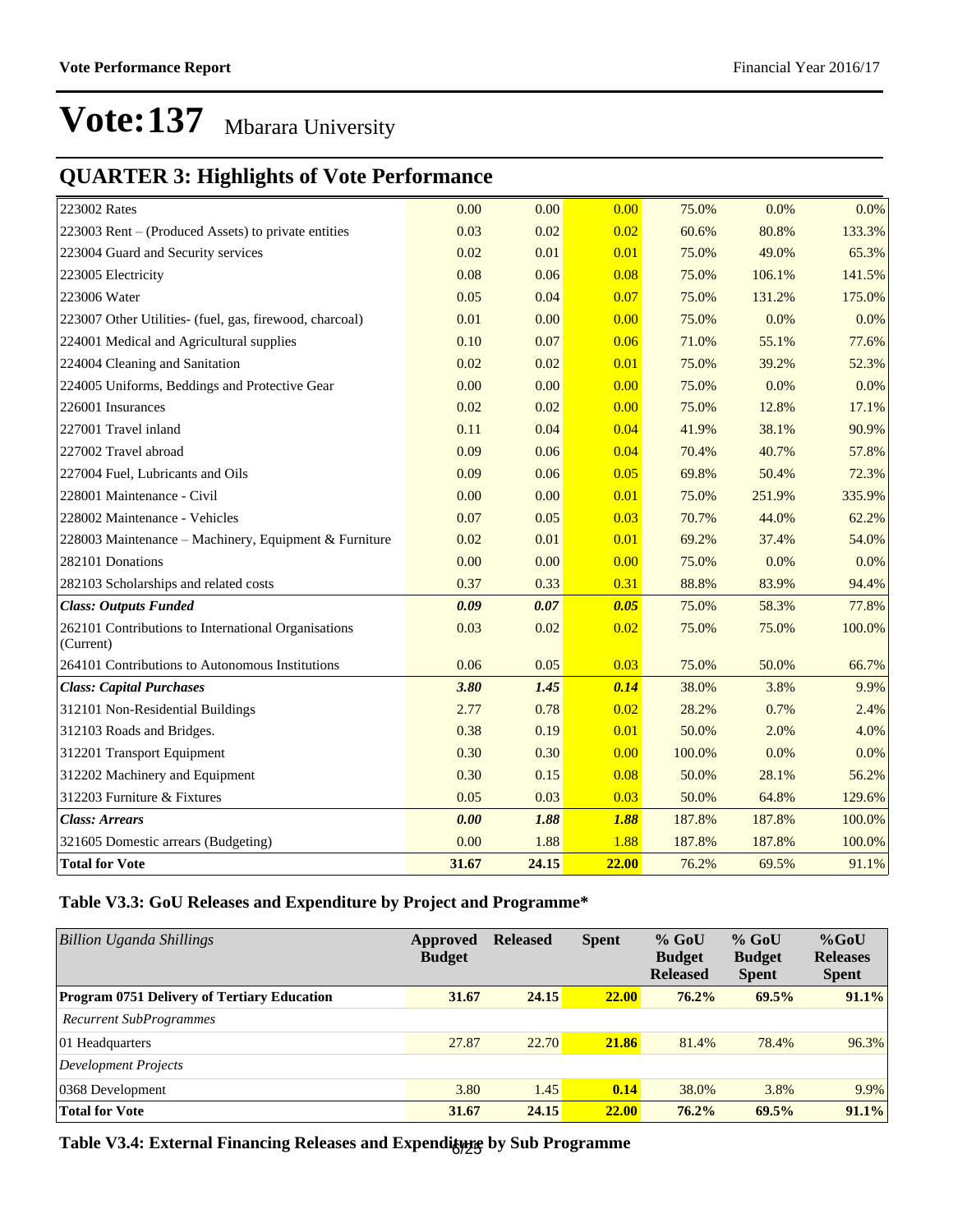### **QUARTER 3: Highlights of Vote Performance**

| <b>Billion Uganda Shillings</b> | <b>Approved Released</b> | <b>Spent</b> |                 |              | % Budget % Budget % Releases |
|---------------------------------|--------------------------|--------------|-----------------|--------------|------------------------------|
|                                 | <b>Budget</b>            |              | <b>Released</b> | <b>Spent</b> | <b>Spent</b>                 |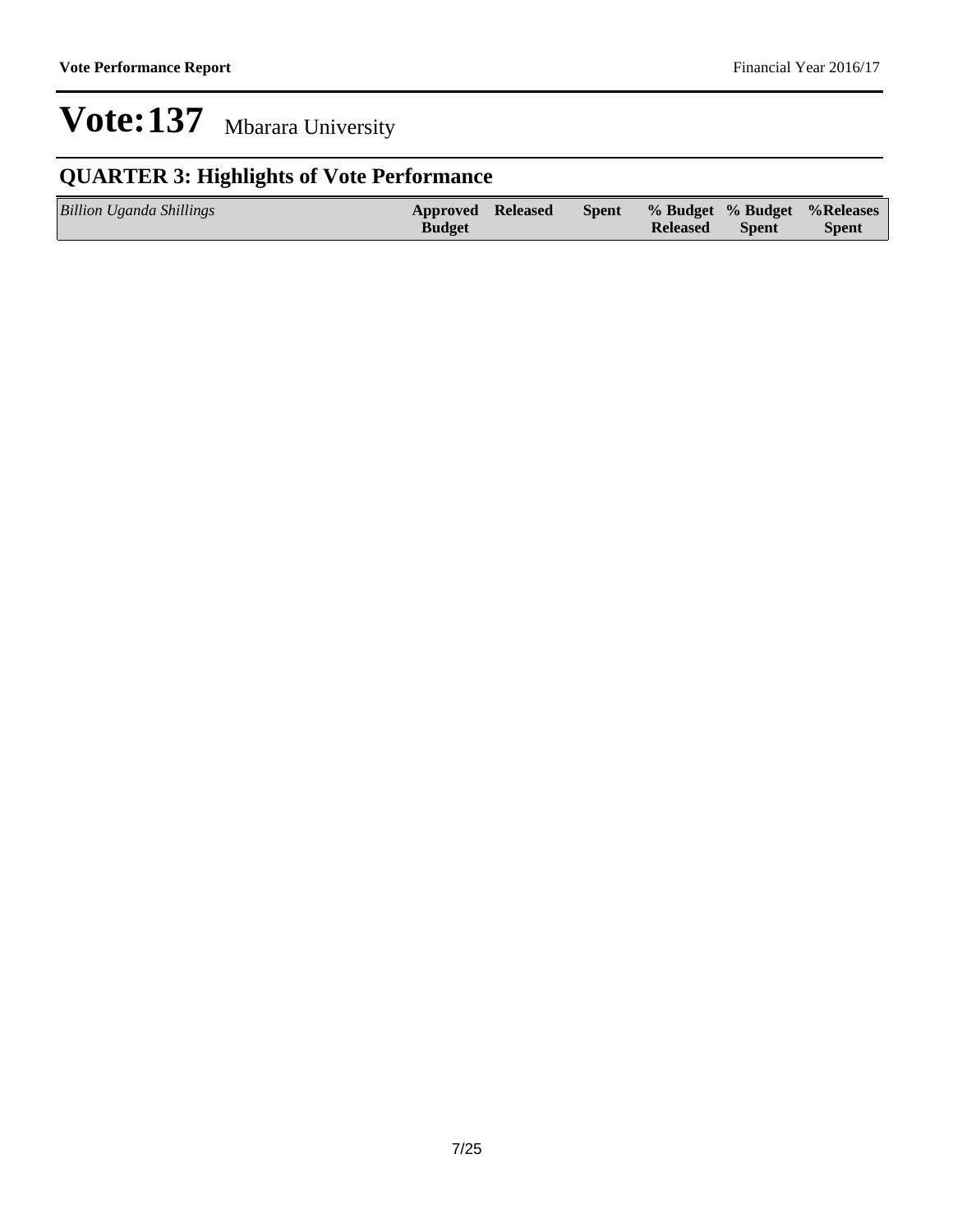1,400

9,375

31,485

1,510

9,130

## **Vote:137** Mbarara University

#### **QUARTER 3: Cumulative Outputs and Expenditure by End of Quarter**

| <b>Annual Planned Outputs</b>                     | <b>Cumulative Outputs Achieved by</b><br><b>End of Quarter</b> | <b>Cumulative Expenditures made by</b><br>the End of the Quarter to<br><b>Deliver Cumulative Outputs</b> | $\mathit{UShs}$<br><i>Thousand</i> |
|---------------------------------------------------|----------------------------------------------------------------|----------------------------------------------------------------------------------------------------------|------------------------------------|
| <b>Program: 51 Delivery of Tertiary Education</b> |                                                                |                                                                                                          |                                    |
| <b>Recurrent Programmes</b>                       |                                                                |                                                                                                          |                                    |
| <b>Subprogram: 01 Headquarters</b>                |                                                                |                                                                                                          |                                    |
| <b>Outputs Provided</b>                           |                                                                |                                                                                                          |                                    |
|                                                   |                                                                |                                                                                                          |                                    |

#### **Output: 01 Teaching and Training**

1,297 new students enroled and registered. 30 weeks of lectures & practicals and 4 weeks of examinations conducted. Procure teaching materials (Computers supplies, Chemicals, Apparatus, and Text books) for 3,553 students. 1 Study Trip for each of the foll

Enrolled and registered 1,206 new students (182 Government & 1,024 private). Conducted 24 weeks of lectures & practicals and 2 weeks of examinations. Procured teaching Apparatus, and Text books) for 3,647 students. Held 6 Quality Assurance and Curriculum Review meetings/workshops. Paid Faculty Allowance for 607 GoU science based students. Conducted 1 study Trip for each of the following programmes: Business Administration, Accounting & Finance. tings/workshops. Conducted Graduation for 1,188 students. Paid salaries for 328 staff.

#### materials (Computer supplies, Chemicals, 211103 Allowances 298,893 **Item Spent** 211101 General Staff Salaries 10,468,373 211102 Contract Staff Salaries (Incl. Casuals, Temporary) 1,573,295 212101 Social Security Contributions 1,043,811 213002 Incapacity, death benefits and funeral expenses 221001 Advertising and Public Relations 8,975 221002 Workshops and Seminars 38,002 221003 Staff Training 25,723 221007 Books, Periodicals & Newspapers 32,868 221008 Computer supplies and Information Technology (IT) 221009 Welfare and Entertainment 43,216 221011 Printing, Stationery, Photocopying and Binding 221012 Small Office Equipment 334 222001 Telecommunications 11,355 222002 Postage and Courier 300 222003 Information and communications technology (ICT) 224001 Medical and Agricultural supplies 86,916 227001 Travel inland 55,724

227002 Travel abroad 57,119 227004 Fuel, Lubricants and Oils 53,051 228001 Maintenance - Civil 6,298 228002 Maintenance - Vehicles 48,257

282103 Scholarships and related costs 147,401

228003 Maintenance - Machinery, Equipment

#### *Reasons for Variation in performance*

Policy shift in financial management systems affected implementation of study Trips for the following programmes: Nursing, Pharmacy, and Medical Laboratory Science were not conducted. Text Books were not yet procured.

| <b>Total</b>       | 14,052,811 |
|--------------------|------------|
| Wage Recurrent     | 11,596,829 |
| Non Wage Recurrent | 1,284,625  |
| AIA                | 1,171,357  |
|                    |            |

& Furniture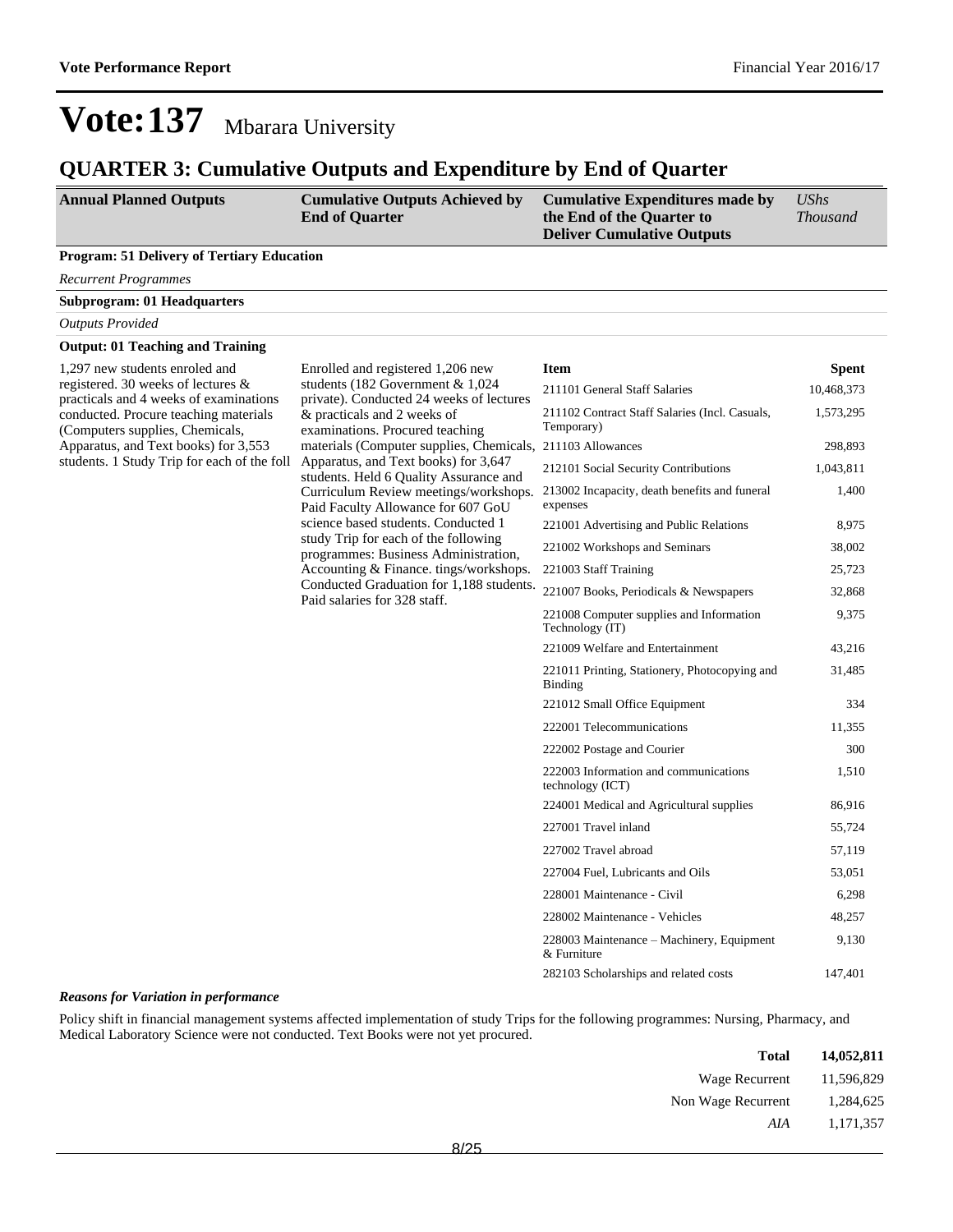### **QUARTER 3: Cumulative Outputs and Expenditure by End of Quarter**

| <b>Annual Planned Outputs</b>                                                                                                                           | <b>Cumulative Outputs Achieved by</b><br><b>End of Quarter</b>                                                                                                                                                                                                       | <b>Cumulative Expenditures made by</b><br>the End of the Quarter to<br><b>Deliver Cumulative Outputs</b>                               | <b>UShs</b><br><b>Thousand</b> |
|---------------------------------------------------------------------------------------------------------------------------------------------------------|----------------------------------------------------------------------------------------------------------------------------------------------------------------------------------------------------------------------------------------------------------------------|----------------------------------------------------------------------------------------------------------------------------------------|--------------------------------|
| <b>Output: 02 Research, Consultancy and Publications</b>                                                                                                |                                                                                                                                                                                                                                                                      |                                                                                                                                        |                                |
| 24 Research studies conducted. Hold 4<br>Public lectures, 8 Research workshops<br>and 1 Research Dissemination<br>Conference.                           | Conducted 12 Research studies. Held 1<br>Public lecture and 3 Research workshops<br>and 1 Research Dissemination<br>Conference                                                                                                                                       | <b>Item</b><br>282103 Scholarships and related costs                                                                                   | <b>Spent</b><br>119,385        |
| <b>Reasons for Variation in performance</b>                                                                                                             |                                                                                                                                                                                                                                                                      |                                                                                                                                        |                                |
| Some research proposals were still being vetted.                                                                                                        |                                                                                                                                                                                                                                                                      |                                                                                                                                        |                                |
|                                                                                                                                                         |                                                                                                                                                                                                                                                                      | <b>Total</b>                                                                                                                           | 119,385                        |
|                                                                                                                                                         |                                                                                                                                                                                                                                                                      | Wage Recurrent                                                                                                                         | $\mathbf{0}$                   |
|                                                                                                                                                         |                                                                                                                                                                                                                                                                      | Non Wage Recurrent                                                                                                                     | 31,709                         |
|                                                                                                                                                         |                                                                                                                                                                                                                                                                      | AIA                                                                                                                                    | 87,676                         |
| <b>Output: 03 Outreach</b>                                                                                                                              |                                                                                                                                                                                                                                                                      |                                                                                                                                        |                                |
| 8 weeks of Leadership and Community<br>placement for 75 Medical students, 43                                                                            | Conducted community twinning<br>programme for 135 students in 9 villages.                                                                                                                                                                                            | <b>Item</b><br>224001 Medical and Agricultural supplies                                                                                | <b>Spent</b><br>3,837          |
| Nursing, 44 Pharmacy $\&$ 66 Medical Lab. Conducted home visits for Nursing and                                                                         |                                                                                                                                                                                                                                                                      | 227001 Travel inland                                                                                                                   | 52,250                         |
| Science, 17 Pharmaceutical Science<br>students; 8 weeks of School Practice for<br>263 Science Education Students, 8 weeks<br>of Industrial Training for | survey for Industrial Training for<br>Management Sciences students.<br>Conducted survey for Leadership &<br>Community placement, School practice<br>and Industrial Training. Conducted<br>Industrial Training for 55 Pharmacy &<br>Pharmaceutical Sciences students. |                                                                                                                                        |                                |
| <b>Reasons for Variation in performance</b>                                                                                                             |                                                                                                                                                                                                                                                                      |                                                                                                                                        |                                |
|                                                                                                                                                         |                                                                                                                                                                                                                                                                      | The university was required to conduct industrial training for 17 pharmacy and pharmaceutical science students during the quarter.     |                                |
|                                                                                                                                                         |                                                                                                                                                                                                                                                                      | <b>Total</b>                                                                                                                           | 56,087                         |
|                                                                                                                                                         |                                                                                                                                                                                                                                                                      | Wage Recurrent                                                                                                                         | $\boldsymbol{0}$               |
|                                                                                                                                                         |                                                                                                                                                                                                                                                                      | Non Wage Recurrent                                                                                                                     | $\boldsymbol{0}$               |
|                                                                                                                                                         |                                                                                                                                                                                                                                                                      | AIA                                                                                                                                    | 56,087                         |
| <b>Output: 04 Students' Welfare</b>                                                                                                                     |                                                                                                                                                                                                                                                                      |                                                                                                                                        |                                |
| 358 (112 GoU & 246 private) students<br>fed and accommodated and Living out                                                                             | Fed and accommodated 346 (237 GoU & Item<br>100 private) students and paid living out                                                                                                                                                                                |                                                                                                                                        | <b>Spent</b>                   |
| allowance for 552 GoU students paid.                                                                                                                    | allowance for 635 GoU students.                                                                                                                                                                                                                                      | 221010 Special Meals and Drinks                                                                                                        | 249,409                        |
| Provide health care and recreation (sports                                                                                                              | Provided health care and recreation                                                                                                                                                                                                                                  | 224004 Cleaning and Sanitation                                                                                                         | 7,370                          |
| and games) facilities for 3,553 students                                                                                                                | (sports and games) facilities for 3,647<br>students. Offer HIV/AIDs skills training<br>and sensitisation for students.                                                                                                                                               | 282103 Scholarships and related costs                                                                                                  | 712,970                        |
| <b>Reasons for Variation in performance</b>                                                                                                             |                                                                                                                                                                                                                                                                      |                                                                                                                                        |                                |
|                                                                                                                                                         |                                                                                                                                                                                                                                                                      | Over performance was due to a policy shift to pay increased Living out allowance to all GoU students and diversification from feeding. |                                |
|                                                                                                                                                         |                                                                                                                                                                                                                                                                      | Total                                                                                                                                  | 969,749                        |

|                                                       | Wage Recurrent     | $\Omega$ |
|-------------------------------------------------------|--------------------|----------|
|                                                       | Non Wage Recurrent | 338,851  |
|                                                       | AIA                | 630.898  |
| <b>Output: 05 Administration and Support Services</b> |                    |          |

93,083 units of electricity and 24,723 units of water paid. Maintain and clean 7.42 ha of compounds, and 15,030 square cleaned 13.2 ha of compounds and metres of lecture rooms, laboratories and 15,030m2 of lecture rooms, laboratories 9/25 Paid for 69,810 Units of electricity an 17,790 Units of water. Maintained and

| ıd | - Item                        | <b>Spent</b> |
|----|-------------------------------|--------------|
| d  | 211101 General Staff Salaries | 6.167.654    |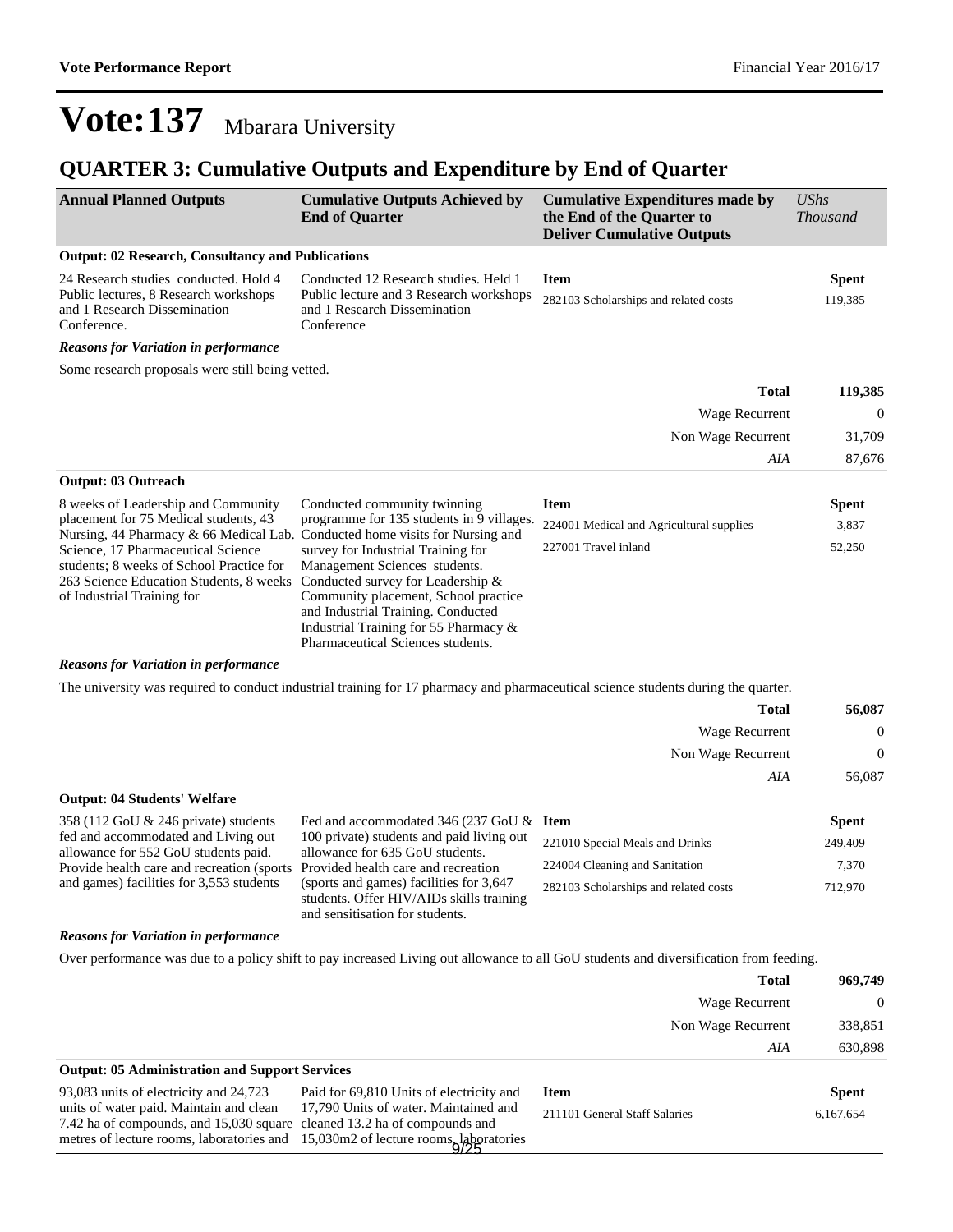### **QUARTER 3: Cumulative Outputs and Expenditure by End of Quarter**

Office blocks. Routine maintenance of buildings, equipment and vehicles. 18 Council and Counci

and students' halls. Routine maintenance of buildings, equipment and vehicles. Held 14 Council and Council Committee meetings, 3 Senate, 12 Contracts Committee, 7 management meetings, 1 Adhoc Board of survey meeting and 1 workshop. Procured and installed 450 ICT software Licenses, Paid monthly Internet subscription for 33MBps and Annual MUST website hosting. Conducted HIV/AIDS awareness and behavioral Change activities. 12 Ethical Review Committee meetings. Timely payment of salaries for 203 staff.

| 211102 Contract Staff Salaries (Incl. Casuals,<br>Temporary) | 336,242 |
|--------------------------------------------------------------|---------|
| 211103 Allowances                                            | 222,593 |
| 212101 Social Security Contributions                         | 258,656 |
| 213001 Medical expenses (To employees)                       | 560     |
| 213002 Incapacity, death benefits and funeral<br>expenses    | 4,037   |
| 213003 Retrenchment costs                                    | 1,692   |
| 221001 Advertising and Public Relations                      | 66,212  |
| 221002 Workshops and Seminars                                | 6,214   |
| 221003 Staff Training                                        | 19,138  |
| 221004 Recruitment Expenses                                  | 1,790   |
| 221005 Hire of Venue (chairs, projector, etc)                | 705     |
| 221006 Commissions and related charges                       | 207,859 |
| 221007 Books, Periodicals & Newspapers                       | 2,866   |
| 221008 Computer supplies and Information<br>Technology (IT)  | 6,184   |
| 221009 Welfare and Entertainment                             | 77,930  |
| 221011 Printing, Stationery, Photocopying and<br>Binding     | 96,347  |
| 221012 Small Office Equipment                                | 2,624   |
| 221014 Bank Charges and other Bank related<br>costs          | 1,485   |
| 222001 Telecommunications                                    | 12,106  |
| 222002 Postage and Courier                                   | 2,500   |
| 222003 Information and communications<br>technology (ICT)    | 146,533 |
| 223001 Property Expenses                                     | 162,325 |
| 223003 Rent – (Produced Assets) to private<br>entities       | 26,400  |
| 223004 Guard and Security services                           | 38,134  |
| 223005 Electricity                                           | 199,699 |
| 223006 Water                                                 | 210,428 |
| 224001 Medical and Agricultural supplies                     | 44,076  |
| 224004 Cleaning and Sanitation                               | 4,833   |
| 224005 Uniforms, Beddings and Protective<br>Gear             | 720     |
| 226001 Insurances                                            | 4,065   |
| 227001 Travel inland                                         | 125,377 |
| 227002 Travel abroad                                         | 86,081  |
| 227004 Fuel, Lubricants and Oils                             | 84,388  |
| 228001 Maintenance - Civil                                   | 31,503  |
| 228002 Maintenance - Vehicles                                | 59,193  |
| 228003 Maintenance – Machinery, Equipment<br>& Furniture     | 3,418   |
| 282101 Donations                                             | 1,500   |
| 282103 Scholarships and related costs                        | 59,597  |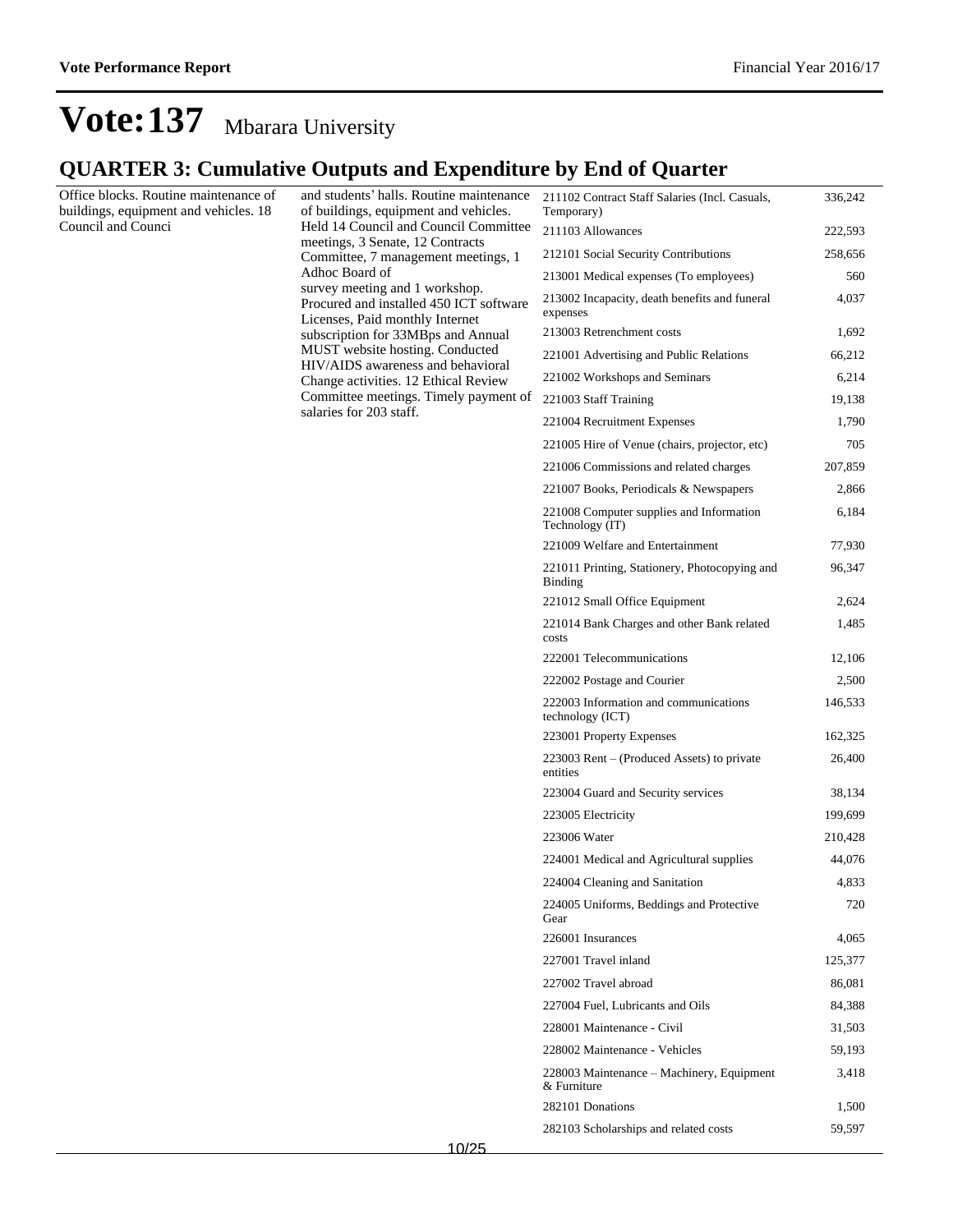### **QUARTER 3: Cumulative Outputs and Expenditure by End of Quarter**

| <b>Annual Planned Outputs</b>                                                                                                                                                                                                                                                        | <b>Cumulative Outputs Achieved by</b><br><b>End of Quarter</b>                                                                                                                                                                                                 | <b>Cumulative Expenditures made by</b><br>the End of the Quarter to<br><b>Deliver Cumulative Outputs</b> | <b>UShs</b><br><b>Thousand</b> |
|--------------------------------------------------------------------------------------------------------------------------------------------------------------------------------------------------------------------------------------------------------------------------------------|----------------------------------------------------------------------------------------------------------------------------------------------------------------------------------------------------------------------------------------------------------------|----------------------------------------------------------------------------------------------------------|--------------------------------|
| <b>Reasons for Variation in performance</b>                                                                                                                                                                                                                                          |                                                                                                                                                                                                                                                                |                                                                                                          |                                |
|                                                                                                                                                                                                                                                                                      | Some invoices are yet to be paid due to change in financial management systems. Insurance services are yet to procured                                                                                                                                         |                                                                                                          |                                |
|                                                                                                                                                                                                                                                                                      |                                                                                                                                                                                                                                                                | Total                                                                                                    | 8,783,664                      |
|                                                                                                                                                                                                                                                                                      |                                                                                                                                                                                                                                                                | Wage Recurrent                                                                                           | 6,079,906                      |
|                                                                                                                                                                                                                                                                                      |                                                                                                                                                                                                                                                                | Non Wage Recurrent                                                                                       | 592,555                        |
|                                                                                                                                                                                                                                                                                      |                                                                                                                                                                                                                                                                | AIA                                                                                                      | 2,111,203                      |
| <b>Outputs Funded</b>                                                                                                                                                                                                                                                                |                                                                                                                                                                                                                                                                |                                                                                                          |                                |
| <b>Output: 51 Guild Services</b>                                                                                                                                                                                                                                                     |                                                                                                                                                                                                                                                                |                                                                                                          |                                |
| Facilitation for Guild office supplies,<br>workshops, meetings, seminars and<br>recreation. Transfer(s) to ITFC -Bwindi<br>& IK                                                                                                                                                      | Made transfers to Guild to facilitate Guild Item<br>office supplies, workshops, meetings,<br>seminars and recreation. Facilitated<br>MUST Cross country Team to Kigali.<br>Made Transfer(s) to ITFC -Bwindi                                                    | 264101 Contributions to Autonomous<br>Institutions                                                       | <b>Spent</b><br>146,245        |
| <b>Reasons for Variation in performance</b>                                                                                                                                                                                                                                          |                                                                                                                                                                                                                                                                |                                                                                                          |                                |
|                                                                                                                                                                                                                                                                                      | Transfer of NTR to ITFC – Bwindi was delayed by late release of NTR from consolidated fund.                                                                                                                                                                    |                                                                                                          |                                |
|                                                                                                                                                                                                                                                                                      |                                                                                                                                                                                                                                                                | <b>Total</b>                                                                                             | 146,245                        |
|                                                                                                                                                                                                                                                                                      |                                                                                                                                                                                                                                                                | Wage Recurrent                                                                                           | $\boldsymbol{0}$               |
|                                                                                                                                                                                                                                                                                      |                                                                                                                                                                                                                                                                | Non Wage Recurrent                                                                                       | 30,000                         |
|                                                                                                                                                                                                                                                                                      |                                                                                                                                                                                                                                                                | AIA                                                                                                      | 116,245                        |
| <b>Output: 52 Subsciptions to Research and International Organisations</b>                                                                                                                                                                                                           |                                                                                                                                                                                                                                                                |                                                                                                          |                                |
| Pay Membership Fees to 7 International<br>and 2 local organizations (IUCEA,<br>AICAD, ACU, IAU (International<br>Association of Universities), AAU<br>(Association of African Universities),<br>Book Aid International, Consortium of<br>Uganda Universities, RENU). Pay<br>Subscrip | Paid Membership Fees to 3 International<br>and 2 local organization (Association of<br>African Universities, IUCEA, AICAD,<br>Consortium of Uganda Universities and<br>consortium of Uganda Universities<br>Libraries). Paid Subscription Fees to<br>Journals. | <b>Item</b><br>262101 Contributions to International<br>Organisations (Current)                          | <b>Spent</b><br>51,652         |
| <b>Reasons for Variation in performance</b>                                                                                                                                                                                                                                          |                                                                                                                                                                                                                                                                |                                                                                                          |                                |
| More invoices are yet to be paid as and when they are received                                                                                                                                                                                                                       |                                                                                                                                                                                                                                                                |                                                                                                          |                                |
|                                                                                                                                                                                                                                                                                      |                                                                                                                                                                                                                                                                | <b>Total</b>                                                                                             | 51,652                         |
|                                                                                                                                                                                                                                                                                      |                                                                                                                                                                                                                                                                | <b>Wage Recurrent</b>                                                                                    | $\boldsymbol{0}$               |
|                                                                                                                                                                                                                                                                                      |                                                                                                                                                                                                                                                                | Non Wage Recurrent                                                                                       | 22,500                         |
|                                                                                                                                                                                                                                                                                      |                                                                                                                                                                                                                                                                | $A I\!A$                                                                                                 | 29,152                         |
| Arrears                                                                                                                                                                                                                                                                              |                                                                                                                                                                                                                                                                |                                                                                                          |                                |
| <b>Output: 99 Arrears</b>                                                                                                                                                                                                                                                            |                                                                                                                                                                                                                                                                |                                                                                                          |                                |
|                                                                                                                                                                                                                                                                                      |                                                                                                                                                                                                                                                                | Item                                                                                                     | <b>Spent</b>                   |
| <b>Reasons for Variation in performance</b>                                                                                                                                                                                                                                          |                                                                                                                                                                                                                                                                |                                                                                                          |                                |
|                                                                                                                                                                                                                                                                                      |                                                                                                                                                                                                                                                                | <b>Total</b>                                                                                             | $\bf{0}$                       |
|                                                                                                                                                                                                                                                                                      |                                                                                                                                                                                                                                                                | Wage Recurrent                                                                                           | 0                              |
|                                                                                                                                                                                                                                                                                      |                                                                                                                                                                                                                                                                | Non Wage Recurrent                                                                                       | 0                              |
|                                                                                                                                                                                                                                                                                      |                                                                                                                                                                                                                                                                | AIA                                                                                                      | $\boldsymbol{0}$               |
|                                                                                                                                                                                                                                                                                      | 11/25                                                                                                                                                                                                                                                          | <b>Total For SubProgramme</b>                                                                            | 24,179,593                     |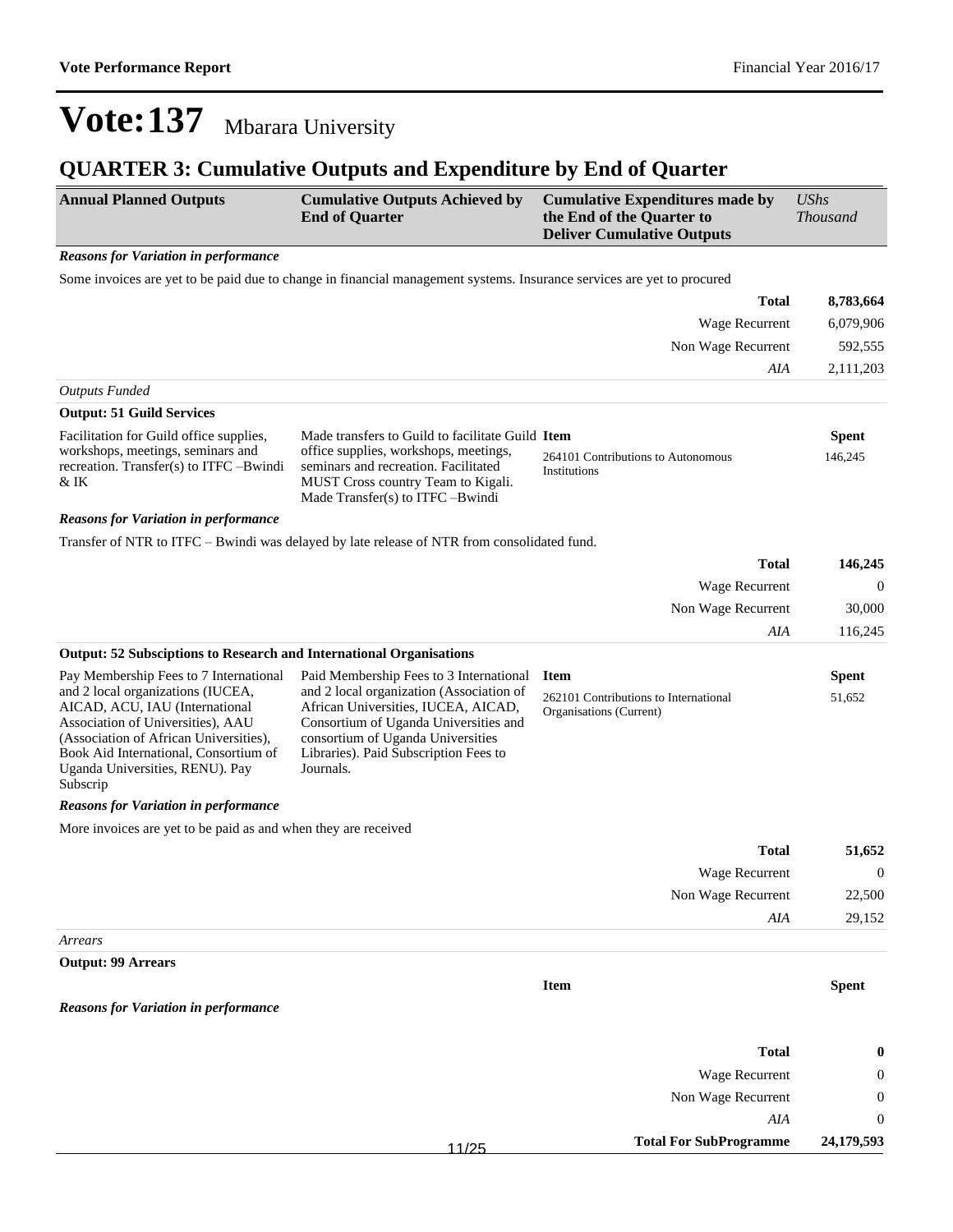### **QUARTER 3: Cumulative Outputs and Expenditure by End of Quarter**

| <b>Annual Planned Outputs</b>                                                                       | <b>Cumulative Outputs Achieved by</b><br><b>End of Quarter</b>                                                                                                                                                                           | <b>Cumulative Expenditures made by</b><br>the End of the Quarter to<br><b>Deliver Cumulative Outputs</b>                   | <b>UShs</b><br><b>Thousand</b> |
|-----------------------------------------------------------------------------------------------------|------------------------------------------------------------------------------------------------------------------------------------------------------------------------------------------------------------------------------------------|----------------------------------------------------------------------------------------------------------------------------|--------------------------------|
|                                                                                                     |                                                                                                                                                                                                                                          | Wage Recurrent                                                                                                             | 17,676,735                     |
|                                                                                                     |                                                                                                                                                                                                                                          | Non Wage Recurrent                                                                                                         | 2,300,240                      |
|                                                                                                     |                                                                                                                                                                                                                                          | AIA                                                                                                                        | 4,202,618                      |
| <b>Development Projects</b>                                                                         |                                                                                                                                                                                                                                          |                                                                                                                            |                                |
| Project: 0368 Development                                                                           |                                                                                                                                                                                                                                          |                                                                                                                            |                                |
| <b>Capital Purchases</b>                                                                            |                                                                                                                                                                                                                                          |                                                                                                                            |                                |
| <b>Output: 72 Government Buildings and Administrative Infrastructure</b>                            |                                                                                                                                                                                                                                          |                                                                                                                            |                                |
| Phase 1 construction works of<br>2,800m2 of Institute of Computer<br>Science at Kihumuro continued. | Designs and a set of bid documents have<br>been completed for the construction of<br>Phase 1 of ICS. Mini consultancy for<br>Hostel Building plans processing                                                                            | <b>Item</b><br>312101 Non-Residential Buildings                                                                            | <b>Spent</b><br>18,742         |
| <b>Reasons for Variation in performance</b>                                                         |                                                                                                                                                                                                                                          |                                                                                                                            |                                |
|                                                                                                     | Delays procurements for designs and contractor for construction of the FCIS building.                                                                                                                                                    |                                                                                                                            |                                |
|                                                                                                     |                                                                                                                                                                                                                                          | <b>Total</b>                                                                                                               | 18,742                         |
|                                                                                                     |                                                                                                                                                                                                                                          | GoU Development                                                                                                            | 18,742                         |
|                                                                                                     |                                                                                                                                                                                                                                          | <b>External Financing</b>                                                                                                  | $\boldsymbol{0}$               |
|                                                                                                     |                                                                                                                                                                                                                                          | AIA                                                                                                                        | $\boldsymbol{0}$               |
| <b>Output: 73 Roads, Streets and Highways</b>                                                       |                                                                                                                                                                                                                                          |                                                                                                                            |                                |
| Rehabilitation of Roads at Mbarara<br>campus continued.                                             | Leveled the parking yard at FIS                                                                                                                                                                                                          | <b>Item</b>                                                                                                                | <b>Spent</b>                   |
|                                                                                                     |                                                                                                                                                                                                                                          | 312103 Roads and Bridges.                                                                                                  | 7,500                          |
| <b>Reasons for Variation in performance</b>                                                         |                                                                                                                                                                                                                                          |                                                                                                                            |                                |
| Delays procurements for road works                                                                  |                                                                                                                                                                                                                                          |                                                                                                                            |                                |
|                                                                                                     |                                                                                                                                                                                                                                          | <b>Total</b>                                                                                                               | 7,500                          |
|                                                                                                     |                                                                                                                                                                                                                                          | GoU Development                                                                                                            | 7,500                          |
|                                                                                                     |                                                                                                                                                                                                                                          | <b>External Financing</b>                                                                                                  | $\boldsymbol{0}$               |
|                                                                                                     |                                                                                                                                                                                                                                          | AIA                                                                                                                        | $\boldsymbol{0}$               |
| Output: 76 Purchase of Office and ICT Equipment, including Software                                 |                                                                                                                                                                                                                                          |                                                                                                                            |                                |
| Networking 1st and Ground Floors<br>Science Block. Wireless Outdoor Points-                         | Networking materials and 2 Projectors for Item<br>FASTprocured.                                                                                                                                                                          |                                                                                                                            | <b>Spent</b>                   |
| To expand wireless access.                                                                          |                                                                                                                                                                                                                                          | 312202 Machinery and Equipment                                                                                             | 13,954                         |
| <b>Reasons for Variation in performance</b>                                                         |                                                                                                                                                                                                                                          |                                                                                                                            |                                |
|                                                                                                     |                                                                                                                                                                                                                                          | Delays procurements for networking 1st and Ground Floors Science Block. Wireless Outdoor Points-To expand wireless access. |                                |
|                                                                                                     |                                                                                                                                                                                                                                          | Total                                                                                                                      | 13,954                         |
|                                                                                                     |                                                                                                                                                                                                                                          | GoU Development                                                                                                            | 13,954                         |
|                                                                                                     |                                                                                                                                                                                                                                          | <b>External Financing</b>                                                                                                  | 0                              |
|                                                                                                     |                                                                                                                                                                                                                                          | AIA                                                                                                                        | 0                              |
| Output: 77 Purchase of Specialised Machinery & Equipment                                            |                                                                                                                                                                                                                                          |                                                                                                                            |                                |
| Equipment:                                                                                          | Assortment of Machinery and Equipment Procured 3 laptops for DVC, finance and Item<br>for Lecture Room, Laboratory and Office FOS. 1 fridge for IITR, 1 coloured printer<br>for US and 1 desktop computer and 1<br><b>UPS</b> for DVC FA | 312202 Machinery and Equipment                                                                                             | <b>Spent</b><br>77,382         |
| <b>Reasons for Variation in performance</b>                                                         |                                                                                                                                                                                                                                          |                                                                                                                            |                                |
| More procurement processes for Machines is on-going.                                                | 12/25                                                                                                                                                                                                                                    |                                                                                                                            |                                |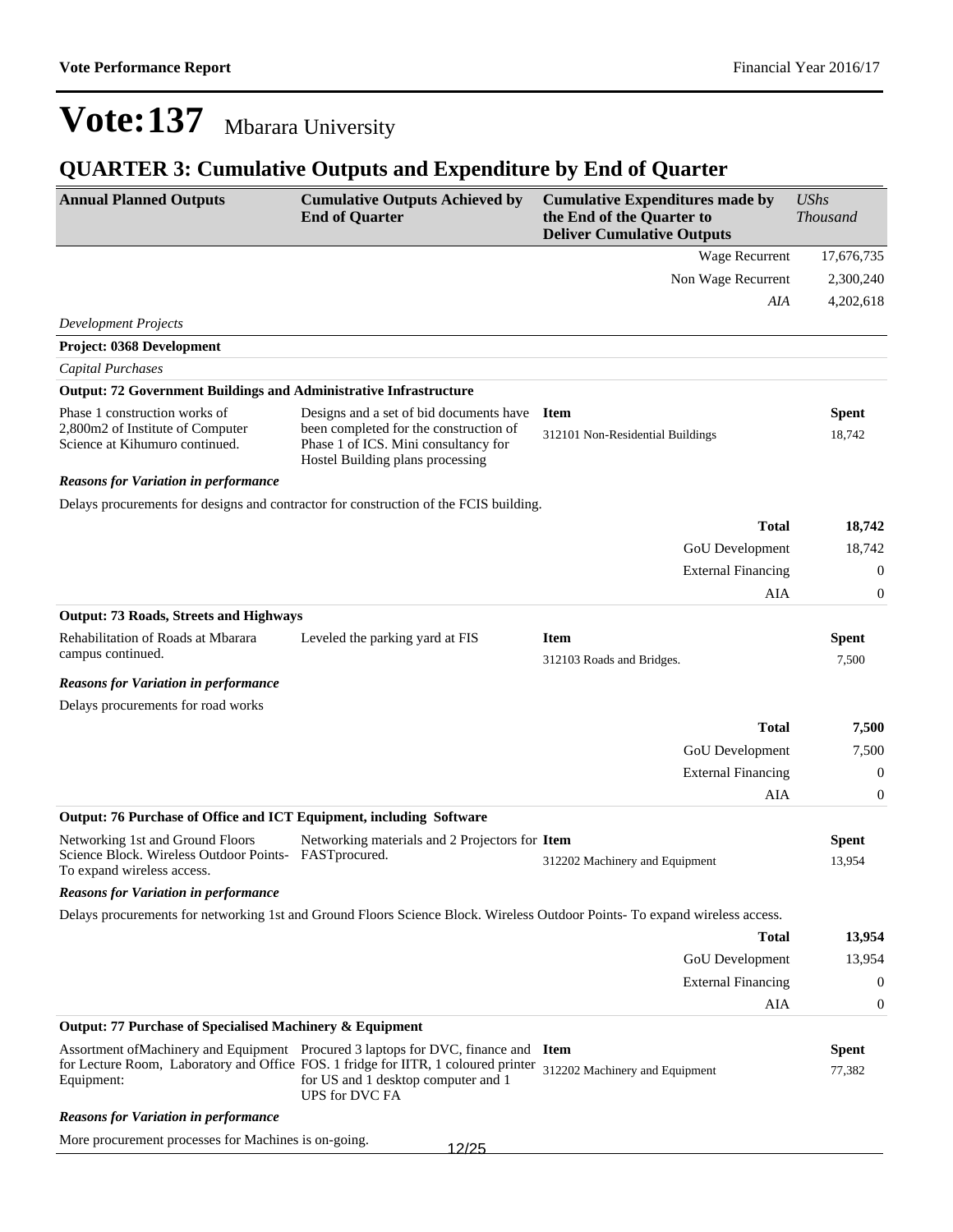### **QUARTER 3: Cumulative Outputs and Expenditure by End of Quarter**

| <b>Annual Planned Outputs</b>                                               | <b>Cumulative Outputs Achieved by</b><br><b>End of Quarter</b>                                                                                     | <b>Cumulative Expenditures made by</b><br>the End of the Quarter to<br><b>Deliver Cumulative Outputs</b> | <b>UShs</b><br><b>Thousand</b> |
|-----------------------------------------------------------------------------|----------------------------------------------------------------------------------------------------------------------------------------------------|----------------------------------------------------------------------------------------------------------|--------------------------------|
|                                                                             |                                                                                                                                                    | <b>Total</b>                                                                                             | 77,382                         |
|                                                                             |                                                                                                                                                    | <b>GoU</b> Development                                                                                   | 70,882                         |
|                                                                             |                                                                                                                                                    | <b>External Financing</b>                                                                                | $\overline{0}$                 |
|                                                                             |                                                                                                                                                    | AIA                                                                                                      | 6,500                          |
| <b>Output: 78 Purchase of Office and Residential Furniture and Fittings</b> |                                                                                                                                                    |                                                                                                          |                                |
| Assorted Lecture Room, Office &                                             | 10 chairs and 8 office desks for FAST, 2                                                                                                           | <b>Item</b>                                                                                              | <b>Spent</b>                   |
| <b>Laboratory Furniture</b>                                                 | Chairs for FoS, furniture for estates<br>Dept., 100 lecture chairs, 3 filing<br>cabinets, 1 coffee table and 3 office chairs<br>for FAST procured. | 312203 Furniture & Fixtures                                                                              | 114,963                        |
| <b>Reasons for Variation in performance</b>                                 |                                                                                                                                                    |                                                                                                          |                                |
| Variation was due to NTR resource brought foreward to furnish the FAST      |                                                                                                                                                    |                                                                                                          |                                |
|                                                                             |                                                                                                                                                    | <b>Total</b>                                                                                             | 114,963                        |
|                                                                             |                                                                                                                                                    | <b>GoU</b> Development                                                                                   | 32,406                         |
|                                                                             |                                                                                                                                                    | <b>External Financing</b>                                                                                | $\Omega$                       |
|                                                                             |                                                                                                                                                    | AIA                                                                                                      | 82,557                         |
|                                                                             |                                                                                                                                                    | <b>Total For SubProgramme</b>                                                                            | 554,843                        |
|                                                                             |                                                                                                                                                    | $\alpha$ in $\alpha$                                                                                     | 1.40.40.4                      |

| GoU Development           | 143,484  |
|---------------------------|----------|
| <b>External Financing</b> | $\theta$ |
| AIA                       | 411,359  |

| <b>GRAND TOTAL</b>        | 24,734,436        |
|---------------------------|-------------------|
| Wage Recurrent            | 17,676,735        |
| Non Wage Recurrent        | 2,300,240         |
| GoU Development           | 143.484           |
| <b>External Financing</b> | $\mathbf{\Omega}$ |
| AIA                       | 4,613,977         |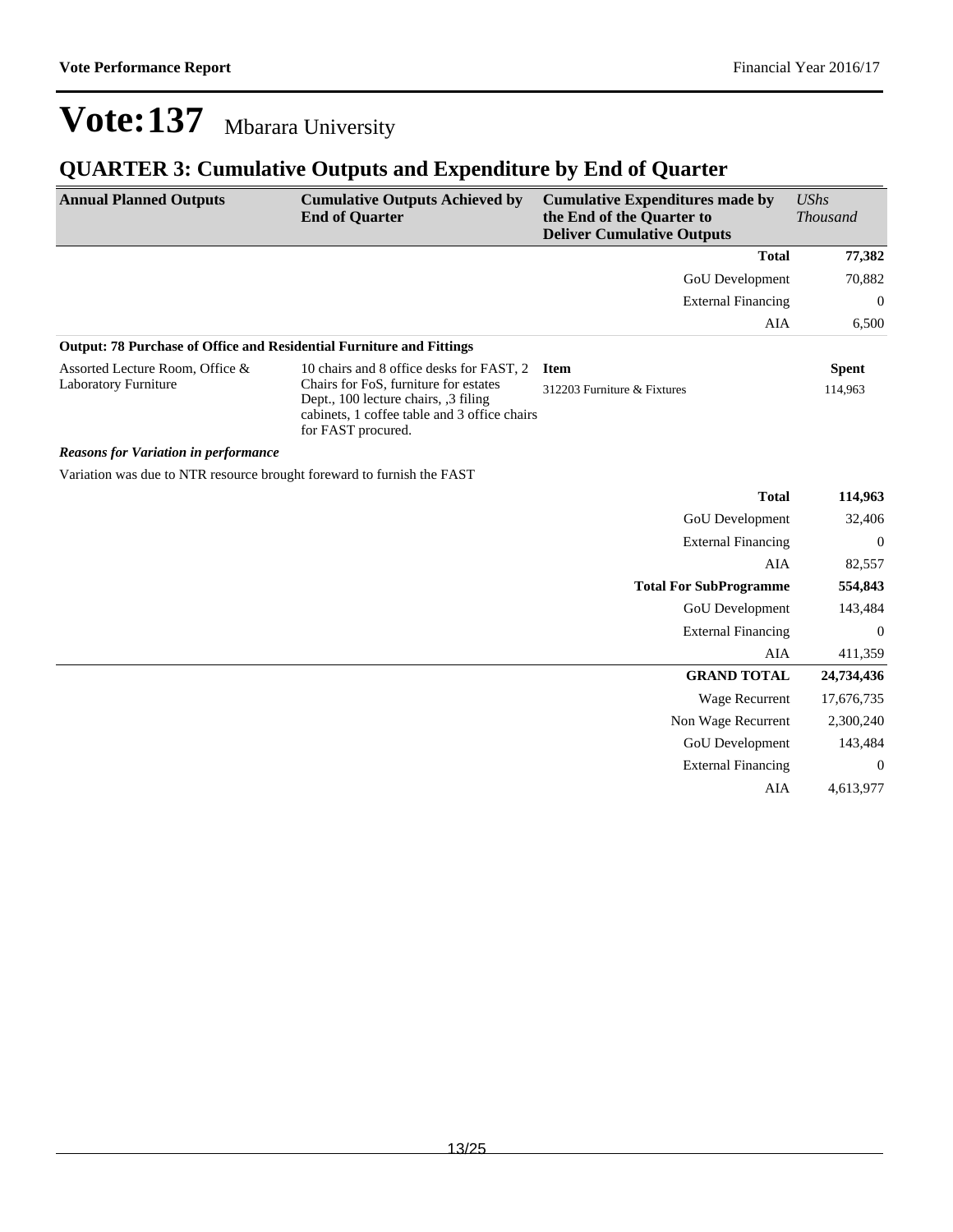#### **QUARTER 3: Outputs and Expenditure in Quarter**

| <b>Outputs Planned in Quarter</b>                                                  | <b>Actual Outputs Achieved in</b><br><b>Ouarter</b>                                                         | <b>Expenditures incurred in the</b><br><b>Quarter to deliver outputs</b> | <b>UShs</b><br>Thousand |
|------------------------------------------------------------------------------------|-------------------------------------------------------------------------------------------------------------|--------------------------------------------------------------------------|-------------------------|
| <b>Program: 51 Delivery of Tertiary Education</b>                                  |                                                                                                             |                                                                          |                         |
| <b>Recurrent Programmes</b>                                                        |                                                                                                             |                                                                          |                         |
| <b>Subprogram: 01 Headquarters</b>                                                 |                                                                                                             |                                                                          |                         |
| <b>Outputs Provided</b>                                                            |                                                                                                             |                                                                          |                         |
| <b>Output: 01 Teaching and Training</b>                                            |                                                                                                             |                                                                          |                         |
| Conduct 9 weeks of lectures &                                                      | Conducted 9 weeks of lectures &<br>practicals. Procure teaching materials<br>(Computer supplies, Chemicals, | <b>Item</b>                                                              | <b>Spent</b>            |
| practicals. Procure teaching materials<br>(Computer supplies, Chemicals,           |                                                                                                             | 211101 General Staff Salaries                                            | 10,468,373              |
| Apparatus, and Text books) for 3,553<br>students. Conduct 1 Study Trip for each of | Apparatus, and Text books) for 3,647<br>students. Conducted Graduation for 1,188                            | 211102 Contract Staff Salaries (Incl. Casuals,<br>Temporary)             | 1,573,295               |
| the following programmes: Nursing,                                                 | students. Held 2 Quality Assurance and                                                                      | 211103 Allowances                                                        | 298,893                 |
| Pharmacy, and Medical Laboratory<br>Science                                        | Curriculum Review meetings/workshops.<br>Paid salaries for 328 staff.                                       | 212101 Social Security Contributions                                     | 1,043,811               |
|                                                                                    |                                                                                                             | 213002 Incapacity, death benefits and funeral<br>expenses                | 1,400                   |
|                                                                                    |                                                                                                             | 221001 Advertising and Public Relations                                  | 8,975                   |
|                                                                                    |                                                                                                             | 221002 Workshops and Seminars                                            | 38,002                  |
|                                                                                    |                                                                                                             | 221003 Staff Training                                                    | 25,723                  |
|                                                                                    |                                                                                                             | 221007 Books, Periodicals & Newspapers                                   | 32,868                  |
|                                                                                    |                                                                                                             | 221008 Computer supplies and Information<br>Technology (IT)              | 9,375                   |
|                                                                                    |                                                                                                             | 221009 Welfare and Entertainment                                         | 43.216                  |
|                                                                                    |                                                                                                             | 221011 Printing, Stationery, Photocopying and<br>Binding                 | 31,485                  |
|                                                                                    |                                                                                                             | 221012 Small Office Equipment                                            | 334                     |
|                                                                                    |                                                                                                             | 222001 Telecommunications                                                | 11,355                  |
|                                                                                    |                                                                                                             | 222002 Postage and Courier                                               | 300                     |
|                                                                                    |                                                                                                             | 222003 Information and communications<br>technology (ICT)                | 1,510                   |
|                                                                                    |                                                                                                             | 224001 Medical and Agricultural supplies                                 | 86,916                  |
|                                                                                    |                                                                                                             | 227001 Travel inland                                                     | 55,724                  |
|                                                                                    |                                                                                                             | 227002 Travel abroad                                                     | 57,119                  |
|                                                                                    |                                                                                                             | 227004 Fuel, Lubricants and Oils                                         | 53,051                  |
|                                                                                    |                                                                                                             | 228001 Maintenance - Civil                                               | 6,298                   |
|                                                                                    |                                                                                                             | 228002 Maintenance - Vehicles                                            | 48,257                  |
|                                                                                    |                                                                                                             | 228003 Maintenance – Machinery, Equipment<br>& Furniture                 | 9,130                   |
|                                                                                    |                                                                                                             | 282103 Scholarships and related costs                                    | 147,401                 |

#### *Reasons for Variation in performance*

Policy shift in financial management systems affected implementation of study Trips for the following programmes: Nursing, Pharmacy, and Medical Laboratory Science were not conducted. Text Books were not yet procured.

| 14,052,811 | <b>Total</b>              |
|------------|---------------------------|
|            | Wage Recurrent 11,596,829 |
| 1,284,625  | Non Wage Recurrent        |
| 1,171,357  | AIA                       |
|            |                           |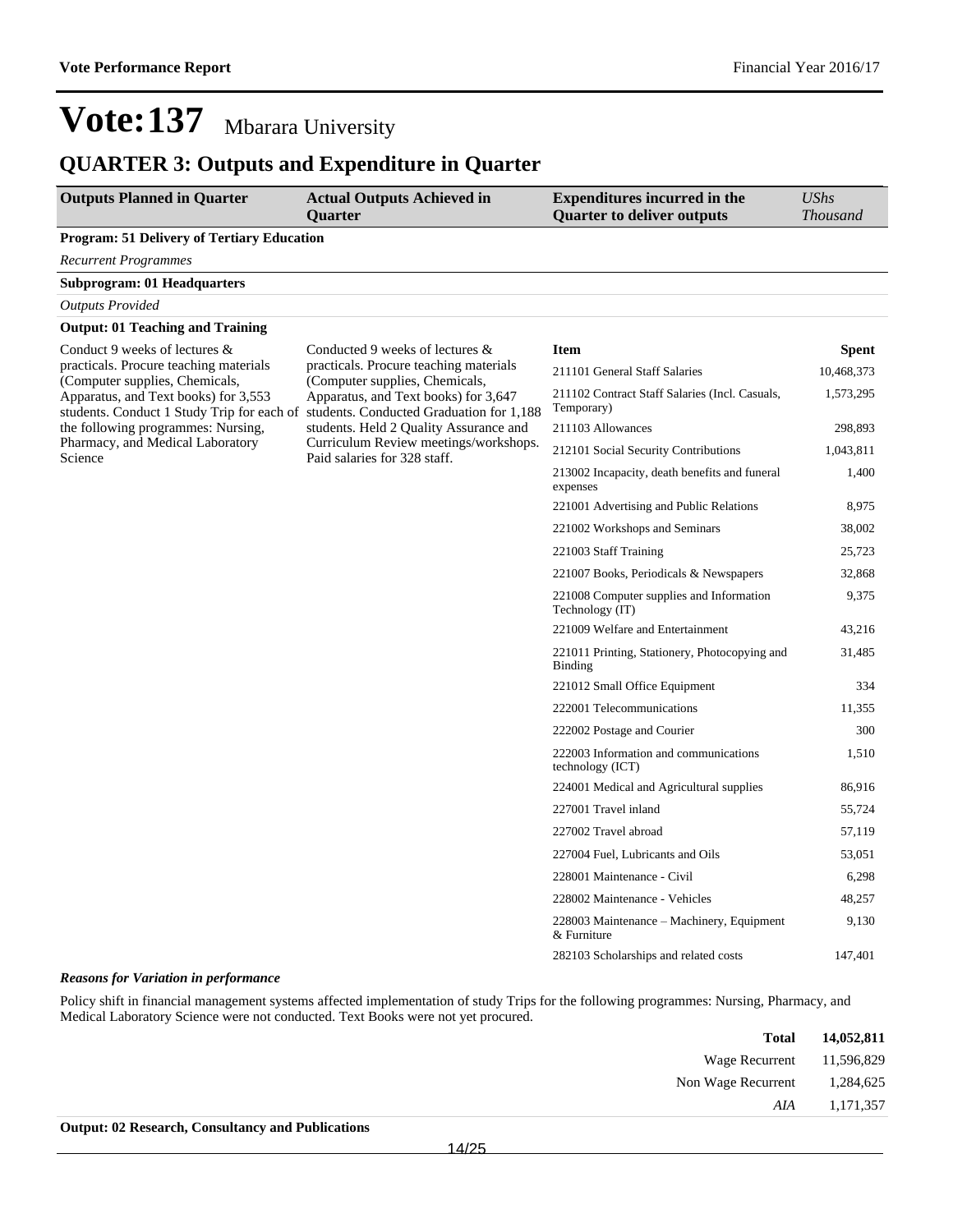336,242

### **Vote:137** Mbarara University

#### **QUARTER 3: Outputs and Expenditure in Quarter**

| <b>Outputs Planned in Quarter</b>                                       | <b>Actual Outputs Achieved in</b><br><b>Ouarter</b> | <b>Expenditures incurred in the</b><br><b>Quarter to deliver outputs</b> | UShs<br><i>Thousand</i> |
|-------------------------------------------------------------------------|-----------------------------------------------------|--------------------------------------------------------------------------|-------------------------|
| Conduct 8 Research studies. Hold 1 Public Conducted 3 Research studies. |                                                     | Item                                                                     | <b>Spent</b>            |
| lectures and 2 Research workshops.                                      | Held 1 Research workshops.                          | 282103 Scholarships and related costs                                    | 119,385                 |
|                                                                         |                                                     |                                                                          |                         |

#### *Reasons for Variation in performance*

Some research proposals were still being vetted.

| <b>Total</b>               | 119,385        |
|----------------------------|----------------|
| Wage Recurrent             | $\overline{0}$ |
| Non Wage Recurrent         | 31,709         |
| AIA                        | 87,676         |
| <b>Output: 03 Outreach</b> |                |

| Conduct survey for Leadership $\&$        | Conducted survey for Leadership $\&$  | Item                                     | <b>Spent</b> |
|-------------------------------------------|---------------------------------------|------------------------------------------|--------------|
| Community placement, School               | Community placement, School practice  | 224001 Medical and Agricultural supplies | 3,837        |
| practice and Industrial Training.         | and Industrial Training. Conducted    |                                          |              |
| Participate in the Annual exhibitions for | Industrial Training for 55 Pharmacy & | 227001 Travel inland                     | 52,250       |
| Uganda National Council for Higher        | Pharmaceutical                        |                                          |              |
| Education and Uganda National Council     | Sciences students.                    |                                          |              |
| for Science and Technology.               |                                       |                                          |              |

#### *Reasons for Variation in performance*

07 51 Conduct 8 we

The university was required to conduct industrial training for 17 pharmacy and pharmaceutical science students during the quarter.

|                                                                                                                 | <b>Total</b>          | 56,087         |
|-----------------------------------------------------------------------------------------------------------------|-----------------------|----------------|
|                                                                                                                 | <b>Wage Recurrent</b> | $\overline{0}$ |
|                                                                                                                 | Non Wage Recurrent    | $\overline{0}$ |
|                                                                                                                 | AIA                   | 56,087         |
| <b>Output: 04 Students' Welfare</b>                                                                             |                       |                |
| the contract of the contract of the contract of the contract of the contract of the contract of the contract of |                       | $-$            |

| Feed and accommodate 358 (112 GoU $\&$ Paid living out allowance for 635 GoU |                                              | <b>Item</b>                           | <b>Spent</b> |
|------------------------------------------------------------------------------|----------------------------------------------|---------------------------------------|--------------|
| 246 private) students and pay living out                                     | students. Provided health care and           | 221010 Special Meals and Drinks       | 249,409      |
| allowance for 422 GoU students. Provide                                      | recreation (sports and games) facilities for |                                       |              |
| health care                                                                  | 3,647 students. Offered HIV/AIDs skills      | 224004 Cleaning and Sanitation        | 7.370        |
| and recreation (sports and                                                   | training and sensitisation for students.     | 282103 Scholarships and related costs | 712,970      |
| games) facilities for 3,553 students. Offer                                  |                                              |                                       |              |

HIV/AIDs skills training and sensitisation for students

#### *Reasons for Variation in performance*

Over performance was due to a policy shift to pay increased Living out allowance to all GoU students and diversification from feeding.

| 969,749          | Total              |
|------------------|--------------------|
| $\boldsymbol{0}$ | Wage Recurrent     |
| 338,851          | Non Wage Recurrent |
| 630,898          | AIA                |

#### **Output: 05 Administration and Support Services** Pay for 23,270 units of electricity and 5,930 units of water. Maintain and clean 7.42 ha of compounds and 15,030m2 of lecture rooms, laboratories and students' halls. Routine maintenance of buildings, equipment and vehicles. Hold 4 Council and Council Com Paid for 23,270 units of electricity and 5,930 units of water. Maintained and cleaned 7.42 ha of compounds and 15,030m2 of lecture rooms, Laboratories and students' halls. Routine maintenance of buildings, equipment and vehicles. Held 211103 Allowances 222,593 4 Council and Council Committee meetings, 1 Senate, 4 Contracts Committee, and 1 Adhoc **Aged** of survey **Item Spent** 211101 General Staff Salaries 6,167,654 211102 Contract Staff Salaries (Incl. Casuals, Temporary) 212101 Social Security Contributions 258,656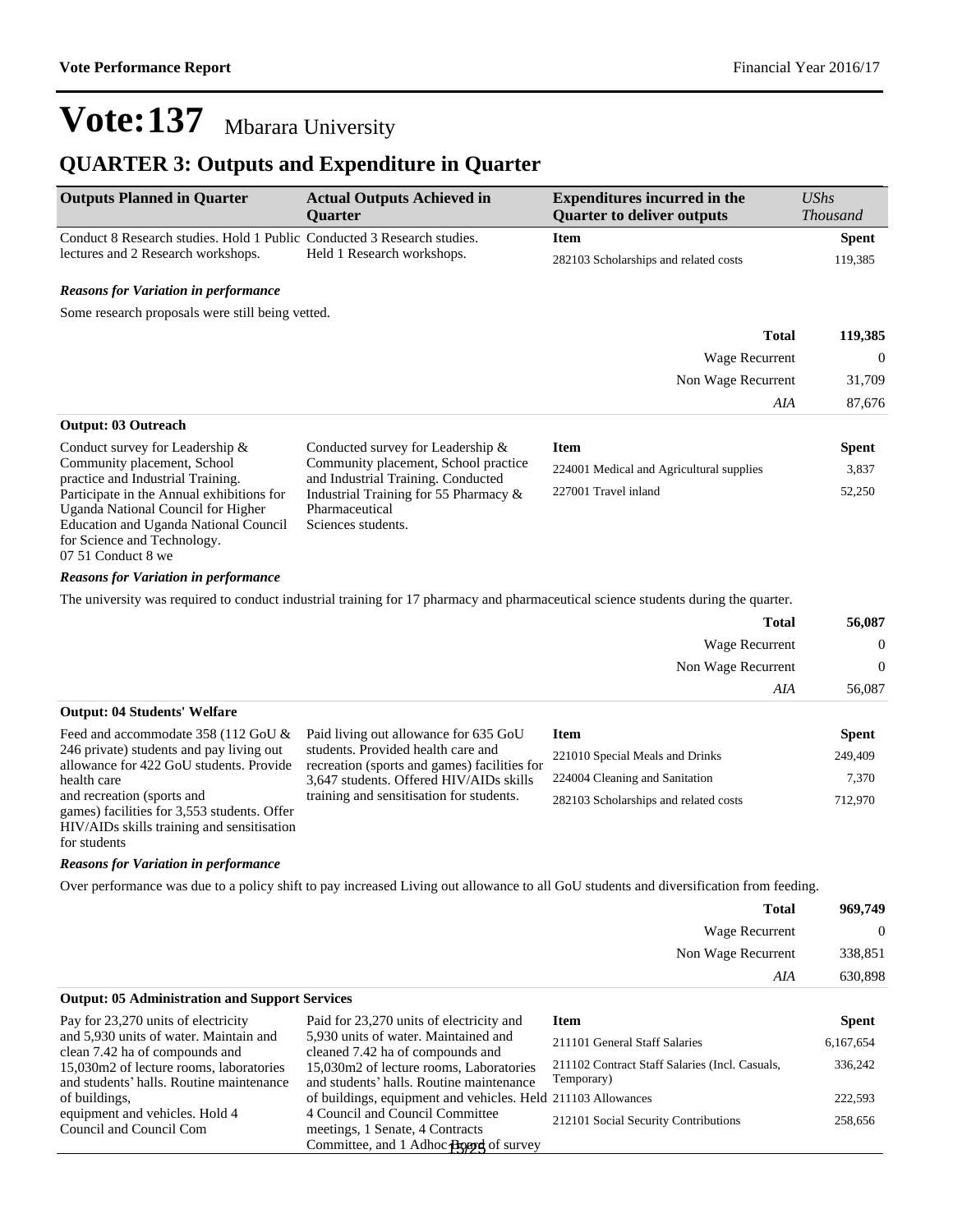### **QUARTER 3: Outputs and Expenditure in Quarter**

| meetings. Paid monthly<br>Internet subscription for 33MBps and<br>Annual MUST website hosting.<br>Conducted HIV/AIDS awareness and | 213001 Medical expenses (To employees)                          | 560     |
|------------------------------------------------------------------------------------------------------------------------------------|-----------------------------------------------------------------|---------|
|                                                                                                                                    | 213002 Incapacity, death benefits and funeral<br>expenses       | 4,037   |
| behavioral Change activities. 4 Ethical                                                                                            | 213003 Retrenchment costs                                       | 1,692   |
| Review Committee meetings. Paid salaries 221001 Advertising and Public Relations                                                   |                                                                 | 66,212  |
| for 203 staff.                                                                                                                     | 221002 Workshops and Seminars                                   | 6,214   |
|                                                                                                                                    | 221003 Staff Training                                           | 19,138  |
|                                                                                                                                    | 221004 Recruitment Expenses                                     | 1,790   |
|                                                                                                                                    | 221005 Hire of Venue (chairs, projector, etc)                   | 705     |
|                                                                                                                                    | 221006 Commissions and related charges                          | 207,859 |
|                                                                                                                                    | 221007 Books, Periodicals & Newspapers                          | 2,866   |
|                                                                                                                                    | 221008 Computer supplies and Information<br>Technology (IT)     | 6,184   |
|                                                                                                                                    | 221009 Welfare and Entertainment                                | 77,930  |
|                                                                                                                                    | 221011 Printing, Stationery, Photocopying and<br><b>Binding</b> | 96,347  |
|                                                                                                                                    | 221012 Small Office Equipment                                   | 2,624   |
|                                                                                                                                    | 221014 Bank Charges and other Bank related<br>costs             | 1,485   |
|                                                                                                                                    | 222001 Telecommunications                                       | 12,106  |
|                                                                                                                                    | 222002 Postage and Courier                                      | 2,500   |
|                                                                                                                                    | 222003 Information and communications<br>technology (ICT)       | 146,533 |
|                                                                                                                                    | 223001 Property Expenses                                        | 162,325 |
|                                                                                                                                    | 223003 Rent – (Produced Assets) to private<br>entities          | 26,400  |
|                                                                                                                                    | 223004 Guard and Security services                              | 38,134  |
|                                                                                                                                    | 223005 Electricity                                              | 199,699 |
|                                                                                                                                    | 223006 Water                                                    | 210,428 |
|                                                                                                                                    | 224001 Medical and Agricultural supplies                        | 44,076  |
|                                                                                                                                    | 224004 Cleaning and Sanitation                                  | 4,833   |
|                                                                                                                                    | 224005 Uniforms, Beddings and Protective<br>Gear                | 720     |
|                                                                                                                                    | 226001 Insurances                                               | 4,065   |
|                                                                                                                                    | 227001 Travel inland                                            | 125,377 |
|                                                                                                                                    | 227002 Travel abroad                                            | 86,081  |
|                                                                                                                                    | 227004 Fuel. Lubricants and Oils                                | 84,388  |
|                                                                                                                                    | 228001 Maintenance - Civil                                      | 31,503  |
|                                                                                                                                    | 228002 Maintenance - Vehicles                                   | 59,193  |
|                                                                                                                                    | 228003 Maintenance - Machinery, Equipment<br>& Furniture        | 3,418   |
|                                                                                                                                    | 282101 Donations                                                | 1,500   |
|                                                                                                                                    | 282103 Scholarships and related costs                           | 59,597  |

#### *Reasons for Variation in performance*

Some invoices are yet to be paid due to change in financial management systems. Insurance services are yet to procured

|       | <b>Total</b>          | 8,783,664 |
|-------|-----------------------|-----------|
| 16/25 | <b>Wage Recurrent</b> | 6,079,906 |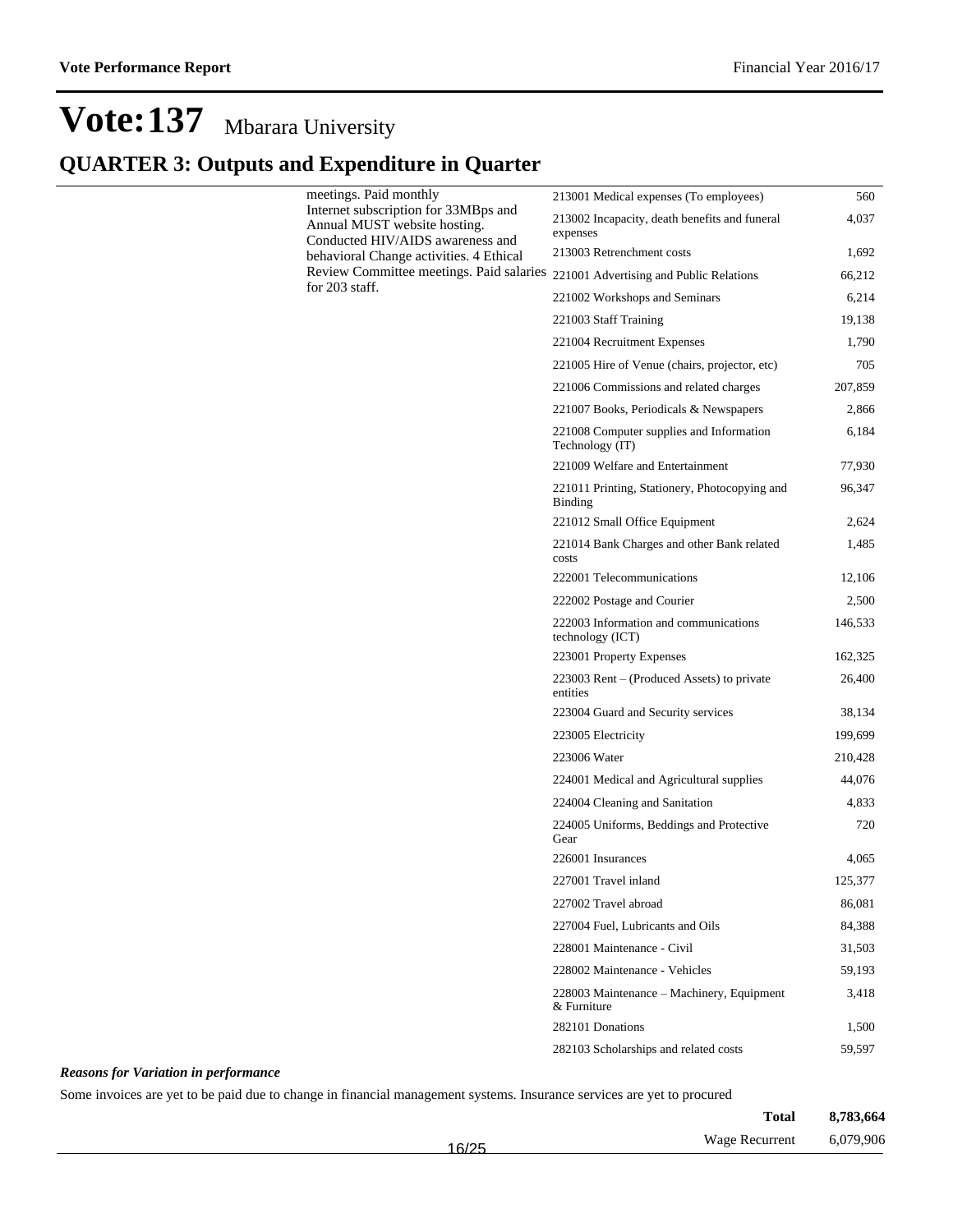### **QUARTER 3: Outputs and Expenditure in Quarter**

| <b>Outputs Planned in Quarter</b>                                                                                                                          | <b>Actual Outputs Achieved in</b><br>Quarter                                                | <b>Expenditures incurred in the</b><br><b>Quarter to deliver outputs</b> | <b>UShs</b><br>Thousand |
|------------------------------------------------------------------------------------------------------------------------------------------------------------|---------------------------------------------------------------------------------------------|--------------------------------------------------------------------------|-------------------------|
|                                                                                                                                                            |                                                                                             | Non Wage Recurrent                                                       | 592,555                 |
|                                                                                                                                                            |                                                                                             | AIA                                                                      | 2,111,203               |
| <b>Outputs Funded</b>                                                                                                                                      |                                                                                             |                                                                          |                         |
| <b>Output: 51 Guild Services</b>                                                                                                                           |                                                                                             |                                                                          |                         |
| Facilitation for Guild office supplies,                                                                                                                    | Made transfers to Guild to facilitate Guild Item                                            |                                                                          | <b>Spent</b>            |
| workshops, meetings, seminars and<br>recreation. Transfer(s) to ITFC -Bwindi $&$ seminars and recreation. Facilitated<br>IK                                | office supplies, workshops, meetings,<br>MUST Cross country Team to Kigali.                 | 264101 Contributions to Autonomous<br>Institutions                       | 146,245                 |
| <b>Reasons for Variation in performance</b>                                                                                                                |                                                                                             |                                                                          |                         |
|                                                                                                                                                            | Transfer of NTR to ITFC – Bwindi was delayed by late release of NTR from consolidated fund. |                                                                          |                         |
|                                                                                                                                                            |                                                                                             | <b>Total</b>                                                             | 146,245                 |
|                                                                                                                                                            |                                                                                             | Wage Recurrent                                                           | $\mathbf{0}$            |
|                                                                                                                                                            |                                                                                             | Non Wage Recurrent                                                       | 30,000                  |
|                                                                                                                                                            |                                                                                             | AIA                                                                      | 116,245                 |
| <b>Output: 52 Subsciptions to Research and International Organisations</b>                                                                                 |                                                                                             |                                                                          |                         |
| Pay Membership Fees to 1                                                                                                                                   | Paid membership Fees to 1 local                                                             | <b>Item</b>                                                              | <b>Spent</b>            |
| International (IUCEA) and 1 local<br>organization (Book Aid International). Pay Universities Libraries). Pay subscription<br>subscription Fees to Journals | organisation (consortium of Uganda<br>Fees to Journals                                      | 262101 Contributions to International<br>Organisations (Current)         | 51,652                  |
| <b>Reasons for Variation in performance</b>                                                                                                                |                                                                                             |                                                                          |                         |
| More invoices are yet to be paid as and when they are received                                                                                             |                                                                                             |                                                                          |                         |
|                                                                                                                                                            |                                                                                             | <b>Total</b>                                                             | 51,652                  |
|                                                                                                                                                            |                                                                                             | Wage Recurrent                                                           | $\mathbf{0}$            |
|                                                                                                                                                            |                                                                                             | Non Wage Recurrent                                                       | 22,500                  |
|                                                                                                                                                            |                                                                                             | AIA                                                                      | 29,152                  |
| Arrears                                                                                                                                                    |                                                                                             |                                                                          |                         |
| <b>Output: 99 Arrears</b>                                                                                                                                  |                                                                                             |                                                                          |                         |
|                                                                                                                                                            |                                                                                             | <b>Item</b>                                                              | <b>Spent</b>            |
| <b>Reasons for Variation in performance</b>                                                                                                                |                                                                                             |                                                                          |                         |
|                                                                                                                                                            |                                                                                             | <b>Total</b>                                                             | 0                       |
|                                                                                                                                                            |                                                                                             | Wage Recurrent                                                           | 0                       |
|                                                                                                                                                            |                                                                                             | Non Wage Recurrent                                                       | 0                       |
|                                                                                                                                                            |                                                                                             | AIA                                                                      | $\boldsymbol{0}$        |
|                                                                                                                                                            |                                                                                             | <b>Total For SubProgramme</b>                                            | 24,179,593              |
|                                                                                                                                                            |                                                                                             | Wage Recurrent                                                           | 17,676,735              |
|                                                                                                                                                            |                                                                                             | Non Wage Recurrent                                                       | 2,300,240               |
|                                                                                                                                                            |                                                                                             | AIA                                                                      | 4,202,618               |
| <b>Development Projects</b>                                                                                                                                |                                                                                             |                                                                          |                         |
| Project: 0368 Development                                                                                                                                  |                                                                                             |                                                                          |                         |
| <b>Capital Purchases</b>                                                                                                                                   |                                                                                             |                                                                          |                         |
|                                                                                                                                                            |                                                                                             |                                                                          |                         |

**Output: 72 Government Buildings and Administrative Infrastructure**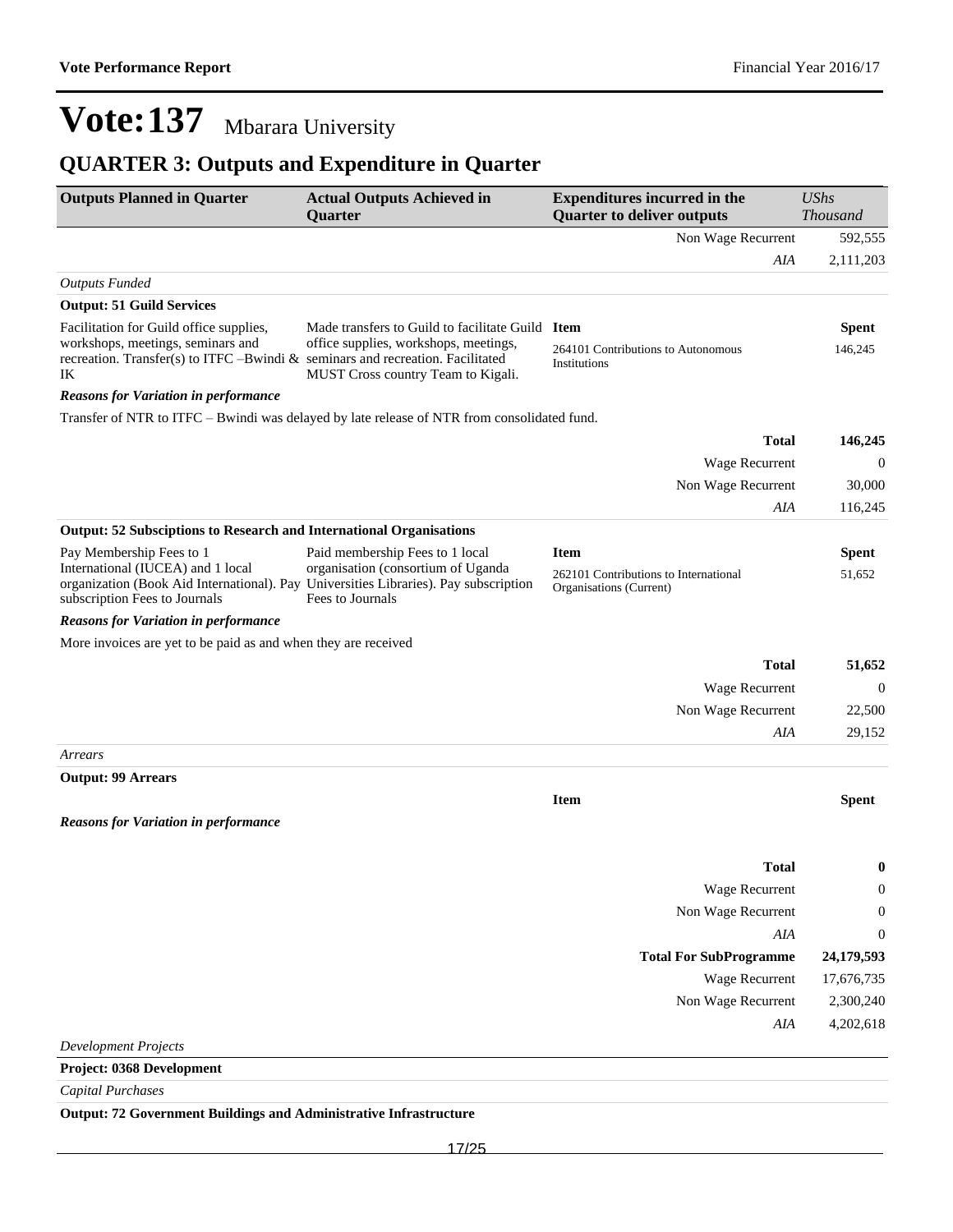### **QUARTER 3: Outputs and Expenditure in Quarter**

| <b>Outputs Planned in Quarter</b>                                                                         | <b>Actual Outputs Achieved in</b><br>Quarter                                                                               | <b>Expenditures incurred in the</b><br><b>Quarter to deliver outputs</b> | <b>UShs</b><br><b>Thousand</b> |
|-----------------------------------------------------------------------------------------------------------|----------------------------------------------------------------------------------------------------------------------------|--------------------------------------------------------------------------|--------------------------------|
| Phase 1 construction works of<br>2,800m2 of Institute of Computer<br>Science at Kihumuro continued.       | Mini consultancy for Hostel Building<br>plans processing                                                                   | <b>Item</b><br>312101 Non-Residential Buildings                          | <b>Spent</b><br>18,742         |
| <b>Reasons for Variation in performance</b>                                                               |                                                                                                                            |                                                                          |                                |
|                                                                                                           | Delays procurements for designs and contractor for construction of the FCIS building.                                      |                                                                          |                                |
|                                                                                                           |                                                                                                                            | <b>Total</b>                                                             | 18,742                         |
|                                                                                                           |                                                                                                                            | GoU Development                                                          | 18,742                         |
|                                                                                                           |                                                                                                                            | <b>External Financing</b>                                                | $\boldsymbol{0}$               |
|                                                                                                           |                                                                                                                            | AIA                                                                      | $\boldsymbol{0}$               |
| <b>Output: 73 Roads, Streets and Highways</b>                                                             |                                                                                                                            |                                                                          |                                |
| Rehabilitation of Roads at Mbarara<br>campus continued.                                                   | Leveled the parking yard at FIS                                                                                            | <b>Item</b><br>312103 Roads and Bridges.                                 | <b>Spent</b><br>7,500          |
| <b>Reasons for Variation in performance</b>                                                               |                                                                                                                            |                                                                          |                                |
| Delays procurements for road works                                                                        |                                                                                                                            |                                                                          |                                |
|                                                                                                           |                                                                                                                            | <b>Total</b>                                                             | 7,500                          |
|                                                                                                           |                                                                                                                            | GoU Development                                                          | 7,500                          |
|                                                                                                           |                                                                                                                            | <b>External Financing</b>                                                | $\mathbf{0}$                   |
|                                                                                                           |                                                                                                                            | AIA                                                                      | $\boldsymbol{0}$               |
| Output: 76 Purchase of Office and ICT Equipment, including Software                                       |                                                                                                                            |                                                                          |                                |
| Networking 1st and Ground Floors<br>Science Block. Wireless Outdoor Points-<br>To expand wireless access. | 2 Projectors for FAST procured.                                                                                            | <b>Item</b><br>312202 Machinery and Equipment                            | <b>Spent</b><br>13,954         |
| <b>Reasons for Variation in performance</b>                                                               |                                                                                                                            |                                                                          |                                |
|                                                                                                           | Delays procurements for networking 1st and Ground Floors Science Block. Wireless Outdoor Points-To expand wireless access. |                                                                          |                                |
|                                                                                                           |                                                                                                                            | <b>Total</b>                                                             | 13,954                         |
|                                                                                                           |                                                                                                                            | GoU Development                                                          | 13,954                         |
|                                                                                                           |                                                                                                                            | <b>External Financing</b>                                                | $\boldsymbol{0}$               |
|                                                                                                           |                                                                                                                            | AIA                                                                      | $\boldsymbol{0}$               |
| Output: 77 Purchase of Specialised Machinery & Equipment                                                  |                                                                                                                            |                                                                          |                                |
| Assortment of Machinery and Equipment<br>for Lecture Room, Laboratory and Office FA<br>Equipment:         | 1 desktop computer and 1 UPS for DVC                                                                                       | <b>Item</b><br>312202 Machinery and Equipment                            | <b>Spent</b><br>77,382         |
| <b>Reasons for Variation in performance</b>                                                               |                                                                                                                            |                                                                          |                                |
| More procurement processes for Machines is on-going.                                                      |                                                                                                                            |                                                                          |                                |
|                                                                                                           |                                                                                                                            | <b>Total</b>                                                             | 77,382                         |
|                                                                                                           |                                                                                                                            | GoU Development                                                          | 70,882                         |
|                                                                                                           |                                                                                                                            | <b>External Financing</b>                                                | $\mathbf{0}$                   |
|                                                                                                           |                                                                                                                            | AIA                                                                      | 6,500                          |
| <b>Output: 78 Purchase of Office and Residential Furniture and Fittings</b>                               |                                                                                                                            |                                                                          |                                |
| Assorted Lecture Room, Office &<br>Laboratory Furniture                                                   | 100 lecture chairs, 3 filing cabinets, 1<br>coffee table and 3 office chairs for FAST                                      | <b>Item</b><br>312203 Furniture & Fixtures                               | <b>Spent</b><br>114,963        |
| <b>Reasons for Variation in performance</b>                                                               |                                                                                                                            |                                                                          |                                |
| Variation was due to NTR resource brought foreward to furnish the FAST                                    | 18/25                                                                                                                      |                                                                          |                                |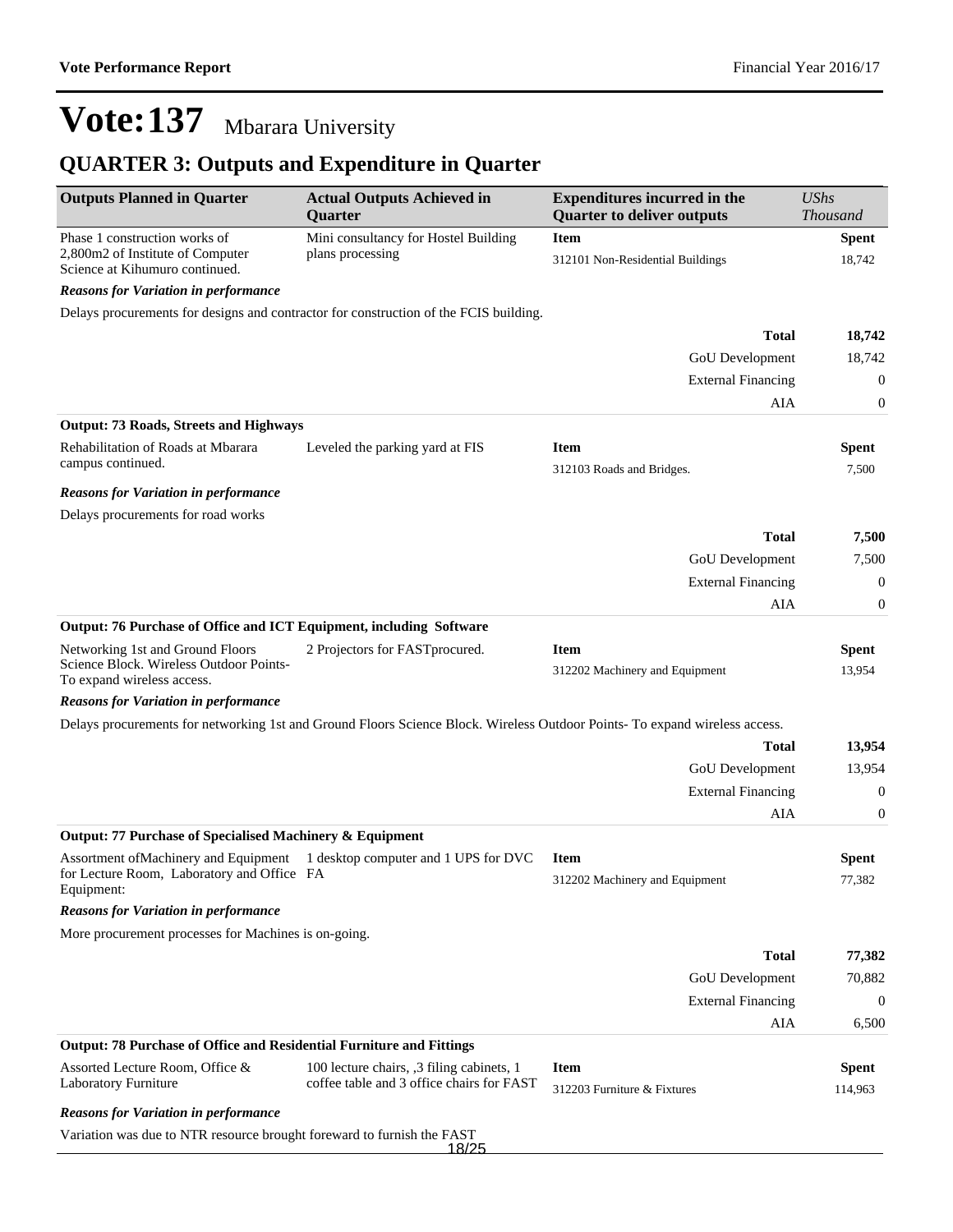### **QUARTER 3: Outputs and Expenditure in Quarter**

| <b>Outputs Planned in Quarter</b> | <b>Actual Outputs Achieved in</b><br><b>Quarter</b> | <b>Expenditures incurred in the</b><br><b>Quarter to deliver outputs</b> | UShs<br><b>Thousand</b> |
|-----------------------------------|-----------------------------------------------------|--------------------------------------------------------------------------|-------------------------|
|                                   |                                                     | <b>Total</b>                                                             | 114,963                 |
|                                   |                                                     | <b>GoU</b> Development                                                   | 32,406                  |
|                                   |                                                     | <b>External Financing</b>                                                | $\boldsymbol{0}$        |
|                                   |                                                     | AIA                                                                      | 82,557                  |
|                                   |                                                     | <b>Total For SubProgramme</b>                                            | 554,843                 |
|                                   |                                                     | GoU Development                                                          | 143,484                 |
|                                   |                                                     | <b>External Financing</b>                                                | $\overline{0}$          |
|                                   |                                                     | AIA                                                                      | 411,359                 |
|                                   |                                                     | <b>GRAND TOTAL</b>                                                       | 24,734,436              |
|                                   |                                                     | Wage Recurrent                                                           | 17,676,735              |
|                                   |                                                     | Non Wage Recurrent                                                       | 2,300,240               |
|                                   |                                                     | <b>GoU</b> Development                                                   | 143,484                 |
|                                   |                                                     | <b>External Financing</b>                                                | $\overline{0}$          |
|                                   |                                                     | AIA                                                                      | 4,613,977               |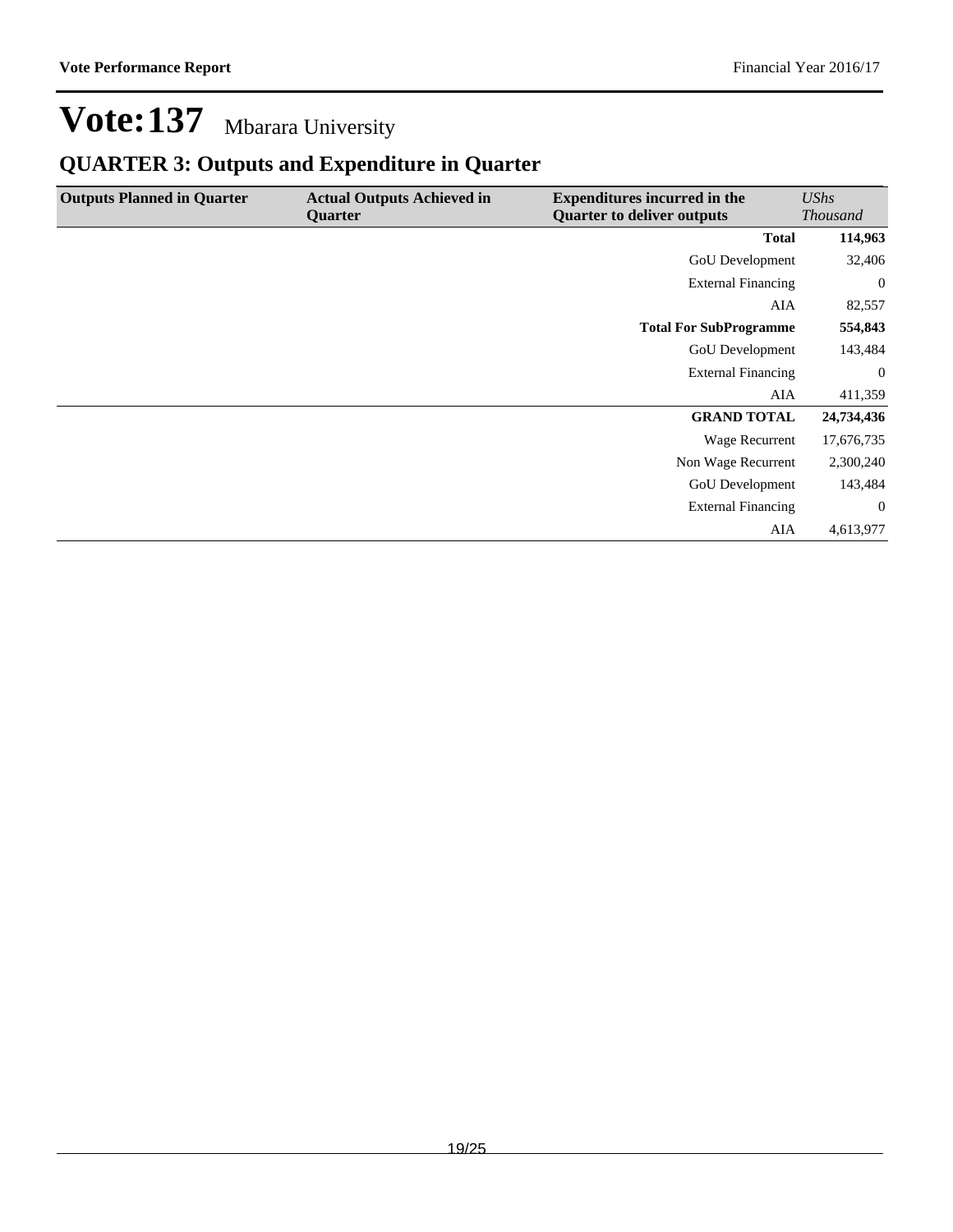### **QUARTER 4: Revised Workplan**

| <b>UShs Thousand</b> | <b>Planned Outputs for the</b> | <b>Estimated Funds Available in Quarter</b>                |
|----------------------|--------------------------------|------------------------------------------------------------|
|                      | <b>Ouarter</b>                 | (from balance brought forward and actual/expected releaes) |

**Program: 51 Delivery of Tertiary Education**

*Recurrent Programmes*

**Subprogram: 01 Headquarters**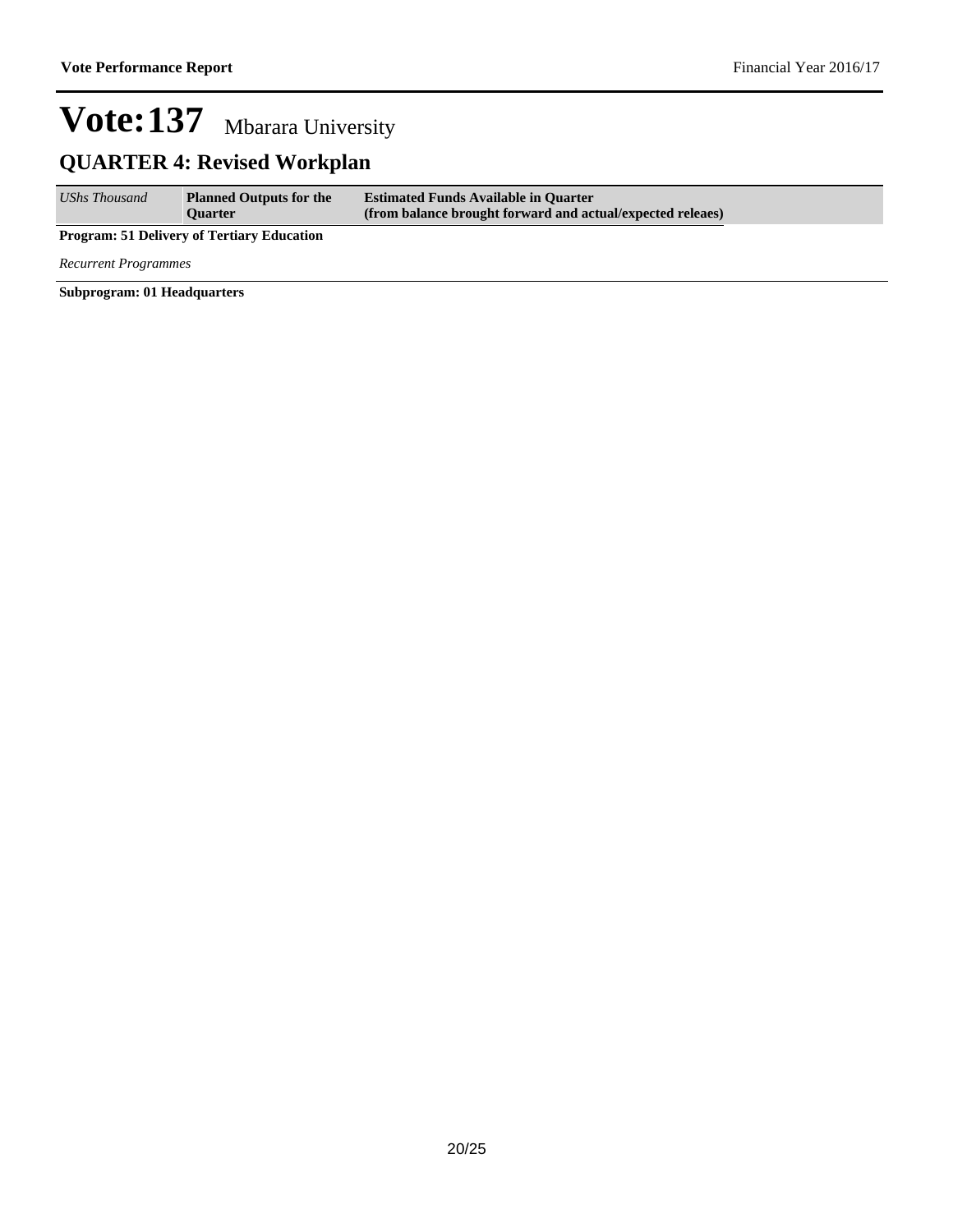### **Vote:137** Mbarara University **QUARTER 4: Revised Workplan**

|  | UShs Thousand |
|--|---------------|
|--|---------------|

*UShs Thousand* **Planned Outputs for the Quarter**

**Estimated Funds Available in Quarter (from balance brought forward and actual/expected releaes)**

*Outputs Provided*

#### **Output: 01 Teaching and Training**

Conduct 6 weeks of lectures & practicals and 2 weeks of examinations. Procure teaching materials (Computer supplies, Chemicals, Apparatus, and Text books) for 3,647 students. Pay Faculty Allowance for 607 GoU Science based students. Hold 2 Quality Assurance and Curriculum Review meetings/workshops. Timely payment of salaries for 328 staff. Conduct study Trips for the following programmes: Nursing, Pharmacy, and Medical Laboratory Science

| <b>Item</b>                                                 | <b>Balance b/f</b> | <b>New Funds</b> | <b>Total</b> |
|-------------------------------------------------------------|--------------------|------------------|--------------|
| 211101 General Staff Salaries                               | 1,047,080          | $\Omega$         | 1,047,080    |
| 211102 Contract Staff Salaries (Incl. Casuals, Temporary)   | 13,946             | $\Omega$         | 13,946       |
| 211103 Allowances                                           | 11,903             | $\mathbf{0}$     | 11,903       |
| 212101 Social Security Contributions                        | 267,507            | $\mathbf{0}$     | 267,507      |
| 212102 Pension for General Civil Service                    | 2.050              | $\Omega$         | 2.050        |
| 213001 Medical expenses (To employees)                      | 7,012              | $\Omega$         | 7,012        |
| 213002 Incapacity, death benefits and funeral expenses      | 6,850              | $\mathbf{0}$     | 6,850        |
| 213003 Retrenchment costs                                   | 2,250              | $\mathbf{0}$     | 2,250        |
| 213004 Gratuity Expenses                                    | 30                 | $\Omega$         | 30           |
| 221001 Advertising and Public Relations                     | 26,725             | $\Omega$         | 26,725       |
| 221002 Workshops and Seminars                               | 45,015             | $\mathbf{0}$     | 45,015       |
| 221003 Staff Training                                       | 20,652             | $\Omega$         | 20,652       |
| 221005 Hire of Venue (chairs, projector, etc)               | 1,875              | $\Omega$         | 1,875        |
| 221006 Commissions and related charges                      | 22,692             | $\Omega$         | 22,692       |
| 221007 Books, Periodicals & Newspapers                      | 52,981             | $\mathbf{0}$     | 52,981       |
| 221008 Computer supplies and Information Technology<br>(TT) | 14,307             | $\mathbf{0}$     | 14,307       |
| 221009 Welfare and Entertainment                            | 19,086             | $\Omega$         | 19,086       |
| 221011 Printing, Stationery, Photocopying and Binding       | 52,191             | $\mathbf{0}$     | 52,191       |
| 221012 Small Office Equipment                               | 4,564              | $\mathbf{0}$     | 4,564        |
| 222001 Telecommunications                                   | 6.415              | $\Omega$         | 6,415        |
| 222002 Postage and Courier                                  | 1,597              | $\Omega$         | 1,597        |
| 222003 Information and communications technology (ICT)      | 11,465             | $\mathbf{0}$     | 11,465       |
| 224001 Medical and Agricultural supplies                    | 21,414             | $\mathbf{0}$     | 21,414       |
| 224004 Cleaning and Sanitation                              | 12,975             | $\Omega$         | 12,975       |
| 227001 Travel inland                                        | 29,041             | $\Omega$         | 29,041       |
| 227002 Travel abroad                                        | 25,951             | $\mathbf{0}$     | 25,951       |
| 227004 Fuel, Lubricants and Oils                            | 20,509             | $\mathbf{0}$     | 20,509       |
| 228001 Maintenance - Civil                                  | (1,048)            | $\Omega$         | (1,048)      |
| 228002 Maintenance - Vehicles                               | 5,318              | $\Omega$         | 5,318        |
| 228003 Maintenance – Machinery, Equipment & Furniture       | 9,500              | $\mathbf{0}$     | 9,500        |
| 282103 Scholarships and related costs                       | (2,983)            | $\mathbf{0}$     | (2,983)      |
| <b>Total</b>                                                | 1,758,870          | $\Omega$         | 1,758,870    |
| <b>Wage Recurrent</b>                                       | 162,749            | 0                | 162,749      |
| <b>Non Wage Recurrent</b>                                   | 281,433            | 0                | 281,433      |
| AIA                                                         | 1,206,826          | $\theta$         | 1,206,826    |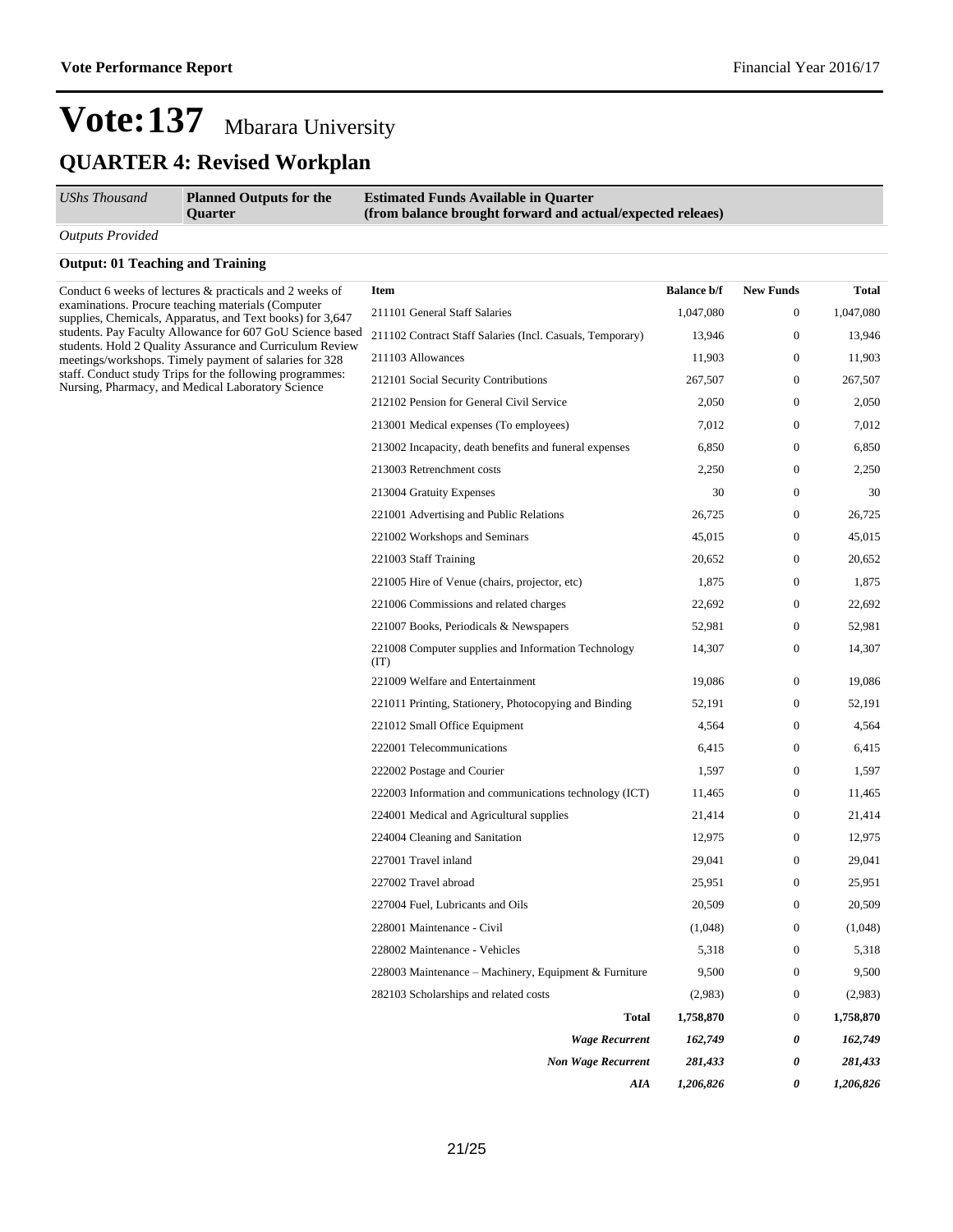### **QUARTER 4: Revised Workplan**

| <b>UShs Thousand</b>                | <b>Planned Outputs for the</b><br><b>Ouarter</b>                                                                        | <b>Estimated Funds Available in Quarter</b><br>(from balance brought forward and actual/expected releaes) |                    |                       |              |
|-------------------------------------|-------------------------------------------------------------------------------------------------------------------------|-----------------------------------------------------------------------------------------------------------|--------------------|-----------------------|--------------|
|                                     | <b>Output: 02 Research, Consultancy and Publications</b>                                                                |                                                                                                           |                    |                       |              |
|                                     | Conduct 10 Research studies. Hold 1 Public lecture and 2                                                                | <b>Item</b>                                                                                               | <b>Balance b/f</b> | <b>New Funds</b>      | <b>Total</b> |
| Research workshops.                 |                                                                                                                         | 282103 Scholarships and related costs                                                                     | 53,973             | $\mathbf{0}$          | 53,973       |
|                                     |                                                                                                                         | <b>Total</b>                                                                                              | 53,973             | $\mathbf{0}$          | 53,973       |
|                                     |                                                                                                                         | <b>Wage Recurrent</b>                                                                                     | 0                  | 0                     | 0            |
|                                     |                                                                                                                         | <b>Non Wage Recurrent</b>                                                                                 | 42,145             | 0                     | 42,145       |
|                                     |                                                                                                                         | AIA                                                                                                       | 36,277             | 0                     | 36,277       |
| <b>Output: 03 Outreach</b>          |                                                                                                                         |                                                                                                           |                    |                       |              |
|                                     | Conduct 8 weeks of Leadership and Community placement                                                                   | <b>Item</b>                                                                                               | <b>Balance b/f</b> | <b>New Funds</b>      | <b>Total</b> |
|                                     | for 75 Medical students, 43 Nursing, 44 Pharmacy $\&$ 66<br>Medical Lab. Science, 17 Pharmaceutical Science students; 8 | 221011 Printing, Stationery, Photocopying and Binding                                                     | 18,675             | $\mathbf{0}$          | 18,675       |
|                                     | weeks of School Practice for 263 Science Education                                                                      | 224001 Medical and Agricultural supplies                                                                  | (1,837)            | $\mathbf{0}$          | (1,837)      |
|                                     | Students, 8 weeks of Industrial Training for 164 Computer<br>Science, Engineering and Information Technology Students,  | 227001 Travel inland                                                                                      | (37,250)           | $\mathbf{0}$          | (37,250)     |
|                                     | 245 BBA, Accounting & Finance & Procurement Students;<br>44 Pharmacy and 70 Science Laboratory Technology               | <b>Total</b>                                                                                              | (20, 412)          | $\mathbf{0}$          | (20, 412)    |
| Students conducted.                 |                                                                                                                         | <b>Wage Recurrent</b>                                                                                     | 0                  | 0                     | $\theta$     |
|                                     |                                                                                                                         | <b>Non Wage Recurrent</b>                                                                                 | 9,510              | 0                     | 9,510        |
|                                     |                                                                                                                         | AIA                                                                                                       | (29, 922)          | 0                     | (29, 922)    |
| <b>Output: 04 Students' Welfare</b> |                                                                                                                         |                                                                                                           |                    |                       |              |
|                                     | Provide health care and recreation (sports $\&$ games) facilities Item                                                  |                                                                                                           | <b>Balance b/f</b> | <b>New Funds</b>      | <b>Total</b> |
| sensitisation for students.         | for 3,647 students. Offer HIV/AIDs skills training $\&$                                                                 | 221010 Special Meals and Drinks                                                                           | 18,068             | $\mathbf{0}$          | 18,068       |
|                                     |                                                                                                                         | 224004 Cleaning and Sanitation                                                                            | 18,138             | $\mathbf{0}$          | 18,138       |
|                                     |                                                                                                                         | 282103 Scholarships and related costs                                                                     | 64,472             | $\mathbf{0}$          | 64,472       |
|                                     |                                                                                                                         | <b>Total</b>                                                                                              | 100,677            | $\mathbf{0}$          | 100,677      |
|                                     |                                                                                                                         | <b>Wage Recurrent</b>                                                                                     | 0                  | $\boldsymbol{\theta}$ | $\theta$     |
|                                     |                                                                                                                         | <b>Non Wage Recurrent</b>                                                                                 | 19,693             | 0                     | 19,693       |

#### **Output: 05 Administration and Support Services**

Pay for 23,270 units of electricity and 5,930 units of water. Maintain and clean 13.2 ha of compounds and 15,030m2 of lecture rooms, laboratories and students' halls. Routine maintenance of buildings, equipment & vehicles. Hold 4 Council and Council Committee meetings, 4 Contracts committee, 2 management meetings and 1 workshop. Pay for insurance and monthly Internet subscription for 33MBps. Conduct HIV/AIDS awareness and behavioral Change activities. 4 Ethical Review committee meetings. Timely payment of salaries for 203 staff.

| <b>Item</b>                                               | <b>Balance b/f</b> | <b>New Funds</b> | <b>Total</b> |
|-----------------------------------------------------------|--------------------|------------------|--------------|
| 211101 General Staff Salaries                             | 303,884            | $\Omega$         | 303,884      |
| 211102 Contract Staff Salaries (Incl. Casuals, Temporary) | 22,167             | $\mathbf{0}$     | 22,167       |
| 211103 Allowances                                         | 40,801             | $\Omega$         | 40,801       |
| 212101 Social Security Contributions                      | 260,640            | $\mathbf{0}$     | 260,640      |
| 213001 Medical expenses (To employees)                    | 12,641             | $\Omega$         | 12,641       |
| 213002 Incapacity, death benefits and funeral expenses    | 3,463              | $\mathbf{0}$     | 3,463        |
| 213003 Retrenchment costs                                 | 2,808              | $\mathbf{0}$     | 2,808        |
| 221001 Advertising and Public Relations                   | 8,235              | $\mathbf{0}$     | 8.235        |
| 221002 Workshops and Seminars                             | 12,885             | $\mathbf{0}$     | 12,885       |
| 221003 Staff Training                                     | 7,862              | $\mathbf{0}$     | 7,862        |
| 221004 Recruitment Expenses                               | 14,488             | $\mathbf{0}$     | 14,488       |
| 221005 Hire of Venue (chairs, projector, etc)             | 948                | $\mathbf{0}$     | 948          |

*AIA 121,029 0 121,029*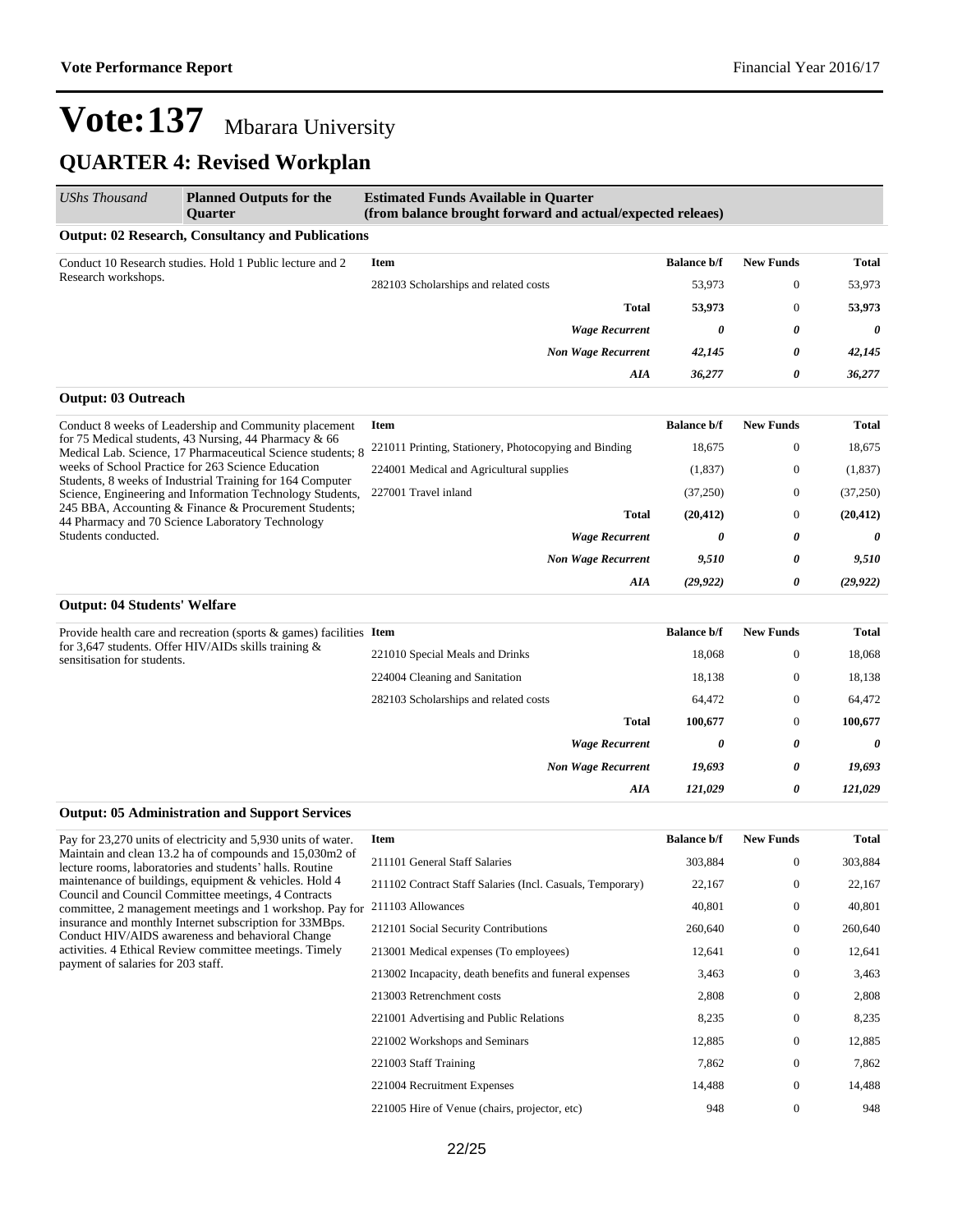### **Vote:137** Mbarara University **QUARTER 4: Revised Workplan**

| <b>UShs Thousand</b> | <b>Planned Outputs for the</b><br><b>Ouarter</b> | <b>Estimated Funds Available in Quarter</b><br>(from balance brought forward and actual/expected releaes) |           |                       |           |
|----------------------|--------------------------------------------------|-----------------------------------------------------------------------------------------------------------|-----------|-----------------------|-----------|
|                      |                                                  | 221006 Commissions and related charges                                                                    | (42, 405) | $\boldsymbol{0}$      | (42, 405) |
|                      |                                                  | 221007 Books, Periodicals & Newspapers                                                                    | 4,100     | $\boldsymbol{0}$      | 4,100     |
|                      |                                                  | 221008 Computer supplies and Information Technology<br>(TT)                                               | 13,864    | $\boldsymbol{0}$      | 13,864    |
|                      |                                                  | 221009 Welfare and Entertainment                                                                          | 24,770    | $\boldsymbol{0}$      | 24,770    |
|                      |                                                  | 221011 Printing, Stationery, Photocopying and Binding                                                     | 59,064    | $\boldsymbol{0}$      | 59,064    |
|                      |                                                  | 221012 Small Office Equipment                                                                             | 4,440     | $\boldsymbol{0}$      | 4,440     |
|                      |                                                  | 221014 Bank Charges and other Bank related costs                                                          | 19,622    | $\mathbf{0}$          | 19,622    |
|                      |                                                  | 222001 Telecommunications                                                                                 | 3,354     | $\boldsymbol{0}$      | 3,354     |
|                      |                                                  | 222002 Postage and Courier                                                                                | 1,168     | $\boldsymbol{0}$      | 1,168     |
|                      |                                                  | 222003 Information and communications technology (ICT)                                                    | 17,217    | $\boldsymbol{0}$      | 17,217    |
|                      |                                                  | 223001 Property Expenses                                                                                  | 51,841    | $\boldsymbol{0}$      | 51,841    |
|                      |                                                  | 223002 Rates                                                                                              | 12,000    | $\boldsymbol{0}$      | 12,000    |
|                      |                                                  | 223003 Rent – (Produced Assets) to private entities                                                       | (3, 152)  | $\boldsymbol{0}$      | (3, 152)  |
|                      |                                                  | 223004 Guard and Security services                                                                        | 1,015     | $\mathbf{0}$          | 1,015     |
|                      |                                                  | 223005 Electricity                                                                                        | (14,214)  | $\boldsymbol{0}$      | (14,214)  |
|                      |                                                  | 223006 Water                                                                                              | (77, 805) | $\boldsymbol{0}$      | (77, 805) |
|                      |                                                  | 223007 Other Utilities- (fuel, gas, firewood, charcoal)                                                   | 9,375     | $\boldsymbol{0}$      | 9,375     |
|                      |                                                  | 224001 Medical and Agricultural supplies                                                                  | 7,634     | $\boldsymbol{0}$      | 7,634     |
|                      |                                                  | 224004 Cleaning and Sanitation                                                                            | 5,830     | $\boldsymbol{0}$      | 5,830     |
|                      |                                                  | 224005 Uniforms, Beddings and Protective Gear                                                             | 10,155    | $\boldsymbol{0}$      | 10,155    |
|                      |                                                  | 226001 Insurances                                                                                         | 10,935    | $\boldsymbol{0}$      | 10,935    |
|                      |                                                  | 227001 Travel inland                                                                                      | (13, 878) | $\boldsymbol{0}$      | (13, 878) |
|                      |                                                  | 227002 Travel abroad                                                                                      | 42,973    | $\boldsymbol{0}$      | 42,973    |
|                      |                                                  | 227004 Fuel, Lubricants and Oils                                                                          | (4,171)   | $\boldsymbol{0}$      | (4,171)   |
|                      |                                                  | 228001 Maintenance - Civil                                                                                | (753)     | $\boldsymbol{0}$      | (753)     |
|                      |                                                  | 228002 Maintenance - Vehicles                                                                             | 8,618     | $\boldsymbol{0}$      | 8,618     |
|                      |                                                  | 228003 Maintenance - Machinery, Equipment & Furniture                                                     | 10,573    | $\boldsymbol{0}$      | 10,573    |
|                      |                                                  | 282103 Scholarships and related costs                                                                     | 32,938    | $\boldsymbol{0}$      | 32,938    |
|                      |                                                  | <b>Total</b>                                                                                              | 885,929   | $\boldsymbol{0}$      | 885,929   |
|                      |                                                  | <b>Wage Recurrent</b>                                                                                     | 107,396   | $\boldsymbol{\theta}$ | 107,396   |
|                      |                                                  | <b>Non Wage Recurrent</b>                                                                                 | 515,262   | 0                     | 515,262   |
|                      |                                                  | <b>AIA</b>                                                                                                | 612,753   | $\boldsymbol{\theta}$ | 612,753   |

*Outputs Funded*

**Output: 51 Guild Services**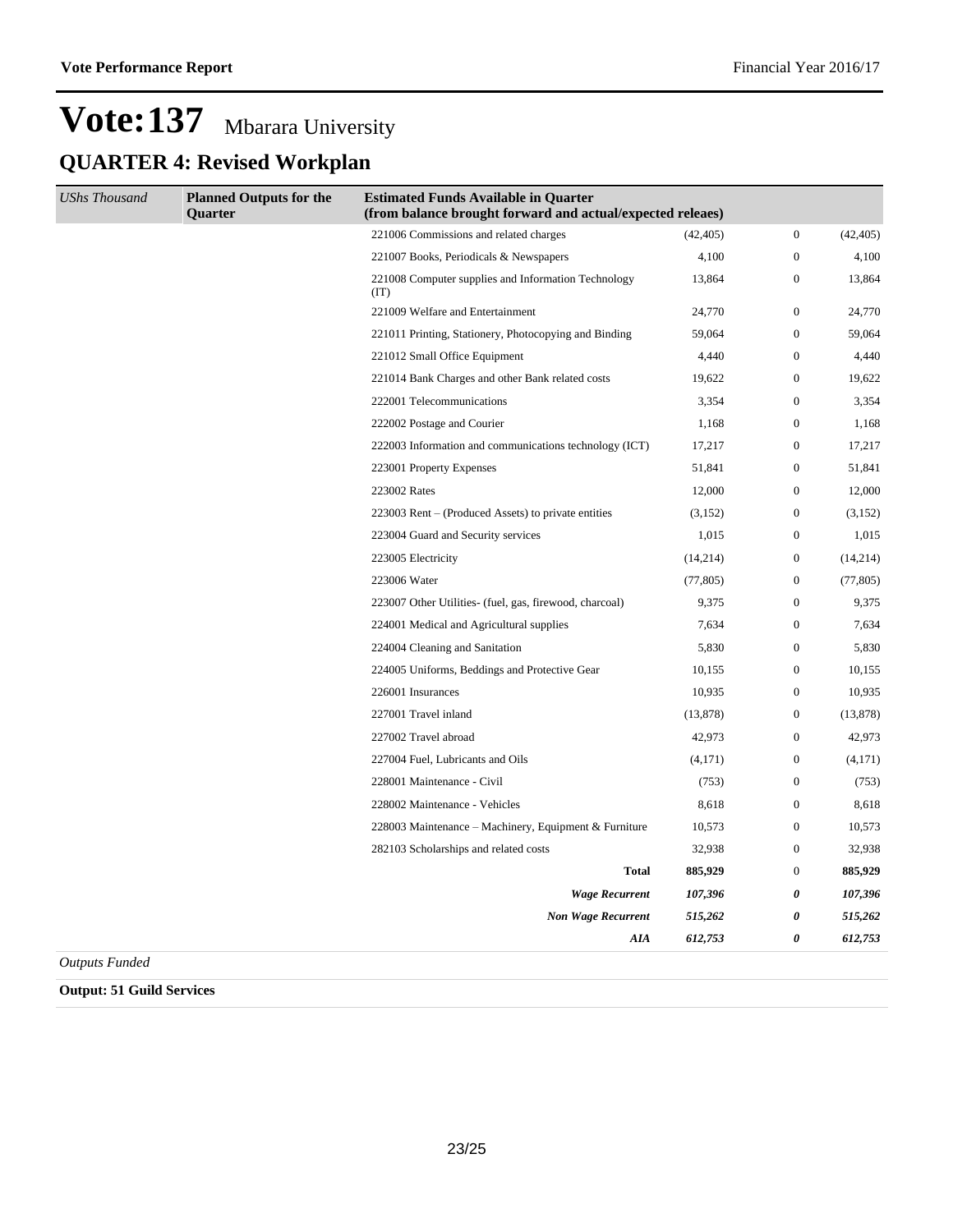### **QUARTER 4: Revised Workplan**

| UShs Thousand                                             | <b>Planned Outputs for the</b><br>Quarter                                                                                                                                 | <b>Estimated Funds Available in Quarter</b><br>(from balance brought forward and actual/expected releaes) |                    |                  |              |
|-----------------------------------------------------------|---------------------------------------------------------------------------------------------------------------------------------------------------------------------------|-----------------------------------------------------------------------------------------------------------|--------------------|------------------|--------------|
|                                                           | Facilitation for Guild office supplies, workshops, meetings,                                                                                                              | Item                                                                                                      | <b>Balance b/f</b> | <b>New Funds</b> | <b>Total</b> |
| seminars and recreation. Transfer(s) to ITFC -Bwindi & IK |                                                                                                                                                                           | 264101 Contributions to Autonomous Institutions                                                           | 91,692             | $\boldsymbol{0}$ | 91,692       |
|                                                           |                                                                                                                                                                           | <b>Total</b>                                                                                              | 91,692             | $\boldsymbol{0}$ | 91,692       |
|                                                           |                                                                                                                                                                           | <b>Wage Recurrent</b>                                                                                     | 0                  | 0                | 0            |
|                                                           |                                                                                                                                                                           | <b>Non Wage Recurrent</b>                                                                                 | 45,000             | 0                | 45,000       |
|                                                           |                                                                                                                                                                           | AIA                                                                                                       | 76,692             | 0                | 76,692       |
|                                                           | Output: 52 Subsciptions to Research and International Organisations                                                                                                       |                                                                                                           |                    |                  |              |
|                                                           | Pay Membership Fees to 3 International and 2 local                                                                                                                        | <b>Item</b>                                                                                               | <b>Balance b/f</b> | <b>New Funds</b> | <b>Total</b> |
|                                                           | organizations (ACU, IAU - International Association of<br>Universities, Book Aid International, Consortium of Uganda<br>Universities, RENU). Pay Subscription to Journals | 262101 Contributions to International Organisations<br>(Current)                                          | (6,652)            | $\boldsymbol{0}$ | (6,652)      |
|                                                           |                                                                                                                                                                           | <b>Total</b>                                                                                              | (6,652)            | $\boldsymbol{0}$ | (6,652)      |
|                                                           |                                                                                                                                                                           | <b>Wage Recurrent</b>                                                                                     | 0                  | 0                | 0            |
|                                                           |                                                                                                                                                                           | <b>Non Wage Recurrent</b>                                                                                 | 0                  | 0                | 0            |
|                                                           |                                                                                                                                                                           | AIA                                                                                                       | (6, 652)           | 0                | (6, 652)     |
| <b>Development Projects</b>                               |                                                                                                                                                                           |                                                                                                           |                    |                  |              |
| <b>Project: 0368 Development</b>                          |                                                                                                                                                                           |                                                                                                           |                    |                  |              |
| <b>Capital Purchases</b>                                  |                                                                                                                                                                           |                                                                                                           |                    |                  |              |
|                                                           | <b>Output: 72 Government Buildings and Administrative Infrastructure</b>                                                                                                  |                                                                                                           |                    |                  |              |
|                                                           | Phase 1 construction works of 2,800m2 of Institute of                                                                                                                     | Item                                                                                                      | <b>Balance b/f</b> | <b>New Funds</b> | Total        |
| Computer<br>Science at Kihumuro begins.                   |                                                                                                                                                                           | 312101 Non-Residential Buildings                                                                          | 761,876            | $\boldsymbol{0}$ | 761,876      |
|                                                           |                                                                                                                                                                           | Total                                                                                                     | 761,876            | $\boldsymbol{0}$ | 761,876      |
|                                                           |                                                                                                                                                                           | <b>GoU</b> Development                                                                                    | 761,876            | 0                | 761,876      |
|                                                           |                                                                                                                                                                           | <b>External Financing</b>                                                                                 | 0                  | 0                | 0            |
|                                                           |                                                                                                                                                                           | AIA                                                                                                       | 0                  | 0                | 0            |
|                                                           | <b>Output: 73 Roads, Streets and Highways</b>                                                                                                                             |                                                                                                           |                    |                  |              |
| Rehabilitation of Roads at Mbarara campus.                |                                                                                                                                                                           | Item                                                                                                      | <b>Balance b/f</b> | <b>New Funds</b> | Total        |
|                                                           |                                                                                                                                                                           | 312103 Roads and Bridges.                                                                                 | 181,000            | $\boldsymbol{0}$ | 181,000      |
|                                                           |                                                                                                                                                                           | <b>Total</b>                                                                                              | 181,000            | $\boldsymbol{0}$ | 181,000      |
|                                                           |                                                                                                                                                                           | ${\it GoU}$ Development                                                                                   | 181,000            | 0                | 181,000      |
|                                                           |                                                                                                                                                                           | <b>External Financing</b>                                                                                 | 0                  | 0                | 0            |
|                                                           |                                                                                                                                                                           | AIA                                                                                                       | 0                  | 0                | 0            |
|                                                           | Output: 75 Purchase of Motor Vehicles and Other Transport Equipment                                                                                                       |                                                                                                           |                    |                  |              |
|                                                           | One (I) Vehicle (Station Wagon) for Second Deputy Vice                                                                                                                    | <b>Item</b>                                                                                               | <b>Balance b/f</b> | <b>New Funds</b> | Total        |
| Chancellor (DVC - AA)                                     |                                                                                                                                                                           | 312101 Non-Residential Buildings                                                                          | 849                | $\boldsymbol{0}$ | 849          |
|                                                           |                                                                                                                                                                           | 312201 Transport Equipment                                                                                | 300,849            | $\boldsymbol{0}$ | 300,849      |
|                                                           |                                                                                                                                                                           | <b>Total</b>                                                                                              | 301,698            | $\boldsymbol{0}$ | 301,698      |
|                                                           |                                                                                                                                                                           | <b>GoU</b> Development                                                                                    | 300,000            | 0                | 300,000      |
|                                                           |                                                                                                                                                                           | <b>External Financing</b>                                                                                 | 0                  | 0                | 0            |
|                                                           |                                                                                                                                                                           | AIA                                                                                                       | 1,698              | 0                | 1,698        |